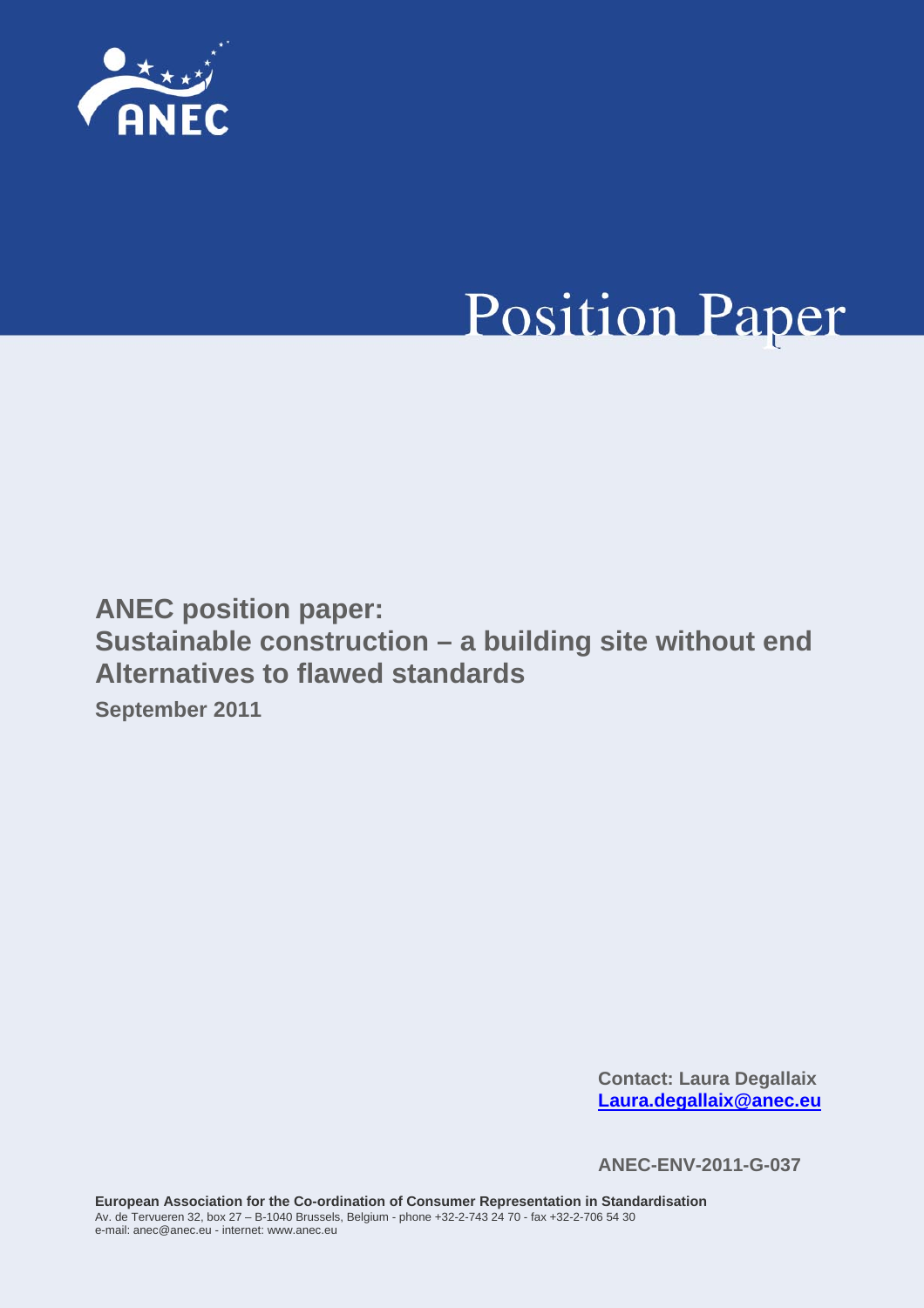# **Summary**

Many initiatives have been launched to address sustainability issues in the field of construction but their development was made in an uncoordinated manner following different - and sometimes even contradictory – approaches. Of particular concern to ANEC is the preparation of European standards by CEN Technical Committee 350 "Sustainability of construction works".

This ANEC paper is a critical review which focuses on the environmental dimension of the European standardisation work and some human health related aspects. In particular, it is shown that the normative provisions and underlying concepts are questionable in many ways – they are not focused on the essentials, they contradict established building schemes and they are very cost-intensive.

requiring as many efforts as the European standards under preparation. A study<sup>[1](#page-1-0)</sup> commissioned by ANEC and carried out by the Austrian Institute of Healthy and Ecological Buildings (IBO) shows that there are better ways to establish environmental and human health related criteria for buildings. Such approaches are more to the point, more reliable, more demanding although not

ANEC urgently calls for decision makers to initiate a broad debate including all interested parties in order to work together and develop a stringent European concept for sustainability issues in the construction area. A European Green Paper from the Commission could be a good first step.

<span id="page-1-0"></span> $<sup>1</sup>$  ANEC Study "Environmental and health related criteria for buildings" by IBO</sup> [\(http://www.anec.eu/attachments/ANEC](http://www.anec.eu/attachments/ANEC-R&T-2011-ENV-001Final.pdf)‐R&T‐2011‐ENV‐001Final.pdf)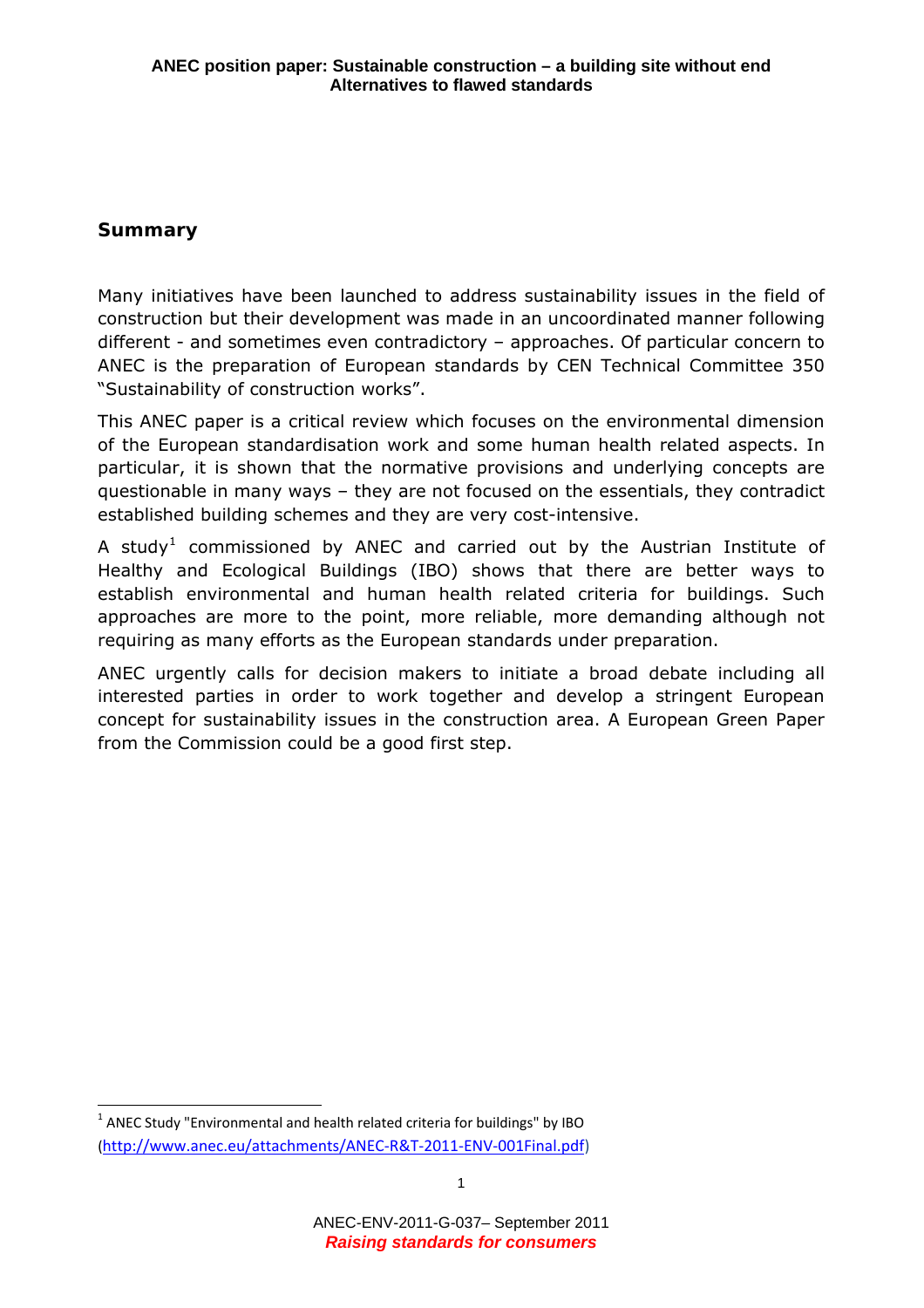#### **Table of contents**

|                                                                                                        | <b>Background</b>                                                                         | $\mathbf{3}$    |
|--------------------------------------------------------------------------------------------------------|-------------------------------------------------------------------------------------------|-----------------|
| The CEN approach – an example of how things should not be done                                         |                                                                                           | 5               |
| 1.                                                                                                     | LCA – benefits and limitations in general                                                 | 6               |
| 2.                                                                                                     | LCA – a useful methodology to derive environmental indicators for<br>buildings?           | 7               |
| 3.                                                                                                     | Relevant LCA impacts of building products/buildings                                       | 9               |
| 4.                                                                                                     | <b>Construction products</b>                                                              | 10              |
| 5.                                                                                                     | Calculation methods, scenarii and comparability                                           | 13 <sup>°</sup> |
| 6.                                                                                                     | The way forward - ANEC study "Environmental and health related<br>criteria for buildings" | 14              |
| 7.                                                                                                     | <b>ANEC conclusions</b>                                                                   | 16              |
| <b>ANNEX Summary of ANEC study "Environmental and health related</b><br>criteria for buildings" by IBO |                                                                                           | 19              |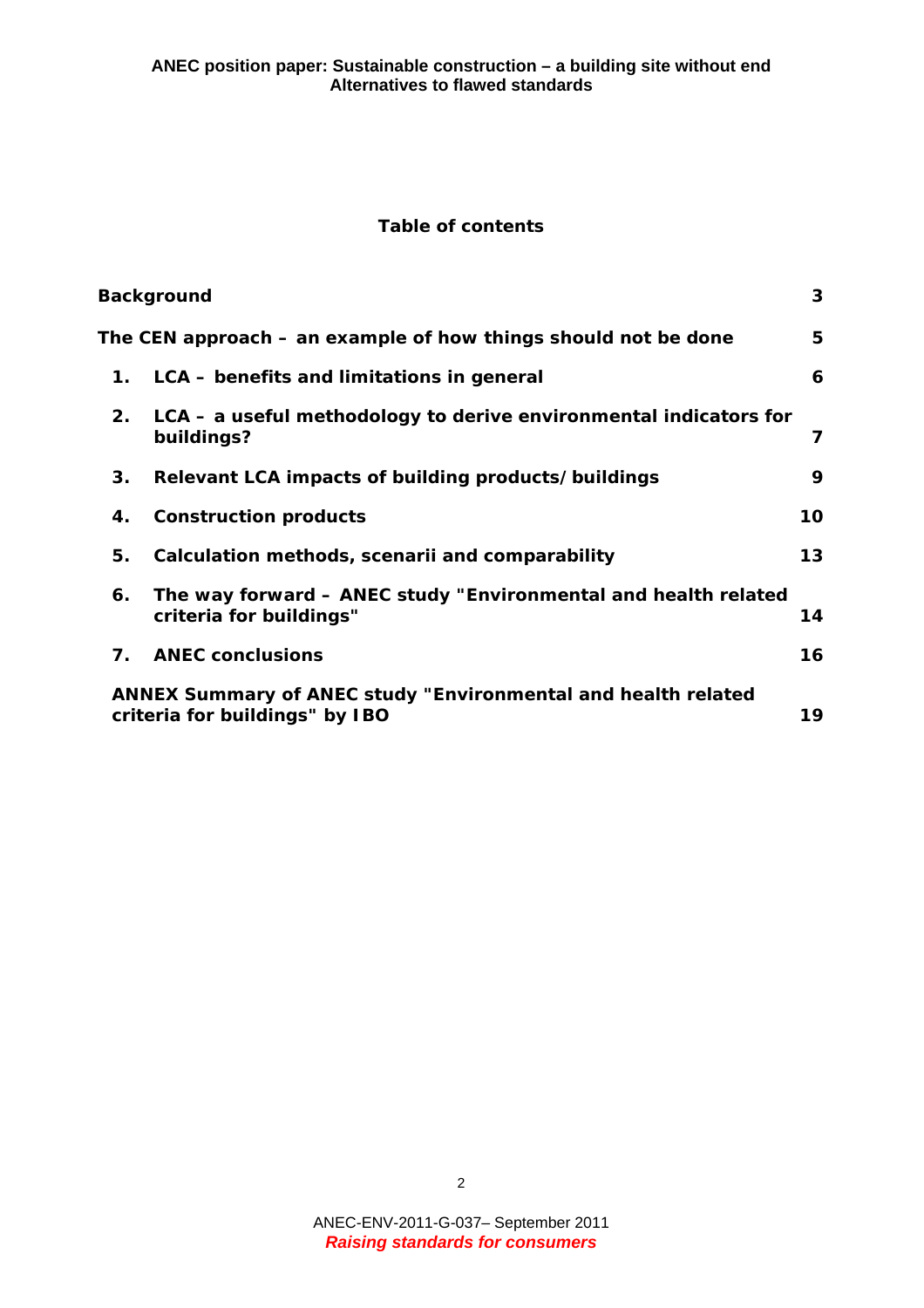# <span id="page-3-0"></span>**Background**

are questionable in many ways. Based on a mandate of the Commission the European standardisation committee CEN/TC 350 "Sustainability of construction works" is developing standards for the environmental assessment of building products and buildings<sup>[2](#page-3-1)</sup>. In parallel, European Ecolabel criteria are being prepared by the Joint Research Centre's Institute for Prospective Technological Studies (JRC-IPTS)<sup>[3](#page-3-2)</sup>. Yet another set of criteria for buildings was developed in the context of the European Green Public Procurement (GPP) initiative. Unfortunately, these three initiatives fall short of consumer expectations. They clearly lack ambition and/or use methodologies which

Furthermore, several other regulatory activities relate to green buildings or building products such as the recently revised Energy Performance of Buildings Directive (EPBD), the newly adopted Construction Products Regulation (CPR)<sup>[4](#page-3-3)</sup>, the recast Directive on Ecodesign of Energy-related Products (ERP)<sup>[5](#page-3-4)</sup> and the recast Energy Labelling Directive.

There are many other initiatives touching upon sustainable construction both at the European level – such as the Lead Market Initiative (LMI) or the upcoming Energy Efficiency Plan 2011 – and at the national level including criteria catalogues and certification schemes.

Unfortunately, there is no accepted overarching EU policy concept or master plan for sustainable construction. All the activities are thus being developed in an uncoordinated and even contradictory manner. This may stimulate discussion and further development but it also leads to a waste of valuable resources and inconsistencies. ANEC therefore calls for a European roundtable discussion involving all relevant Commission departments and stakeholders in order to elaborate a consistent European policy in this area.

In the last years, ANEC has commissioned several research projects highlighting the major consumer concerns with respect to environmental and human health product information and environmental indicators<sup>[6](#page-3-5)</sup> and, more generally, environmental criteria setting for products. It became more and more clear that indicator results based on life cycle assessment (LCA) methodology are indispensable for orientation in the initial phase of an activity to derive Ecolabel

<span id="page-3-1"></span>  $2$  Other standards address the social and economic dimensions of sustainability.

<span id="page-3-2"></span> $3$  The work was originally carried out under the lead of the Italian Competent Body (ISPRA) but subsequently taken over by the JRC-IPTS.

<span id="page-3-3"></span><sup>&</sup>lt;sup>4</sup> Arising from the former Construction Products Directive (CPD)

<span id="page-3-4"></span><sup>&</sup>lt;sup>5</sup> Formerly Energy-using Products (EUP) Directive

<span id="page-3-5"></span><sup>&</sup>lt;sup>6</sup> Including comprehensibility, comparability, reliability, precision, transparency, completeness, benchmarking and enforcement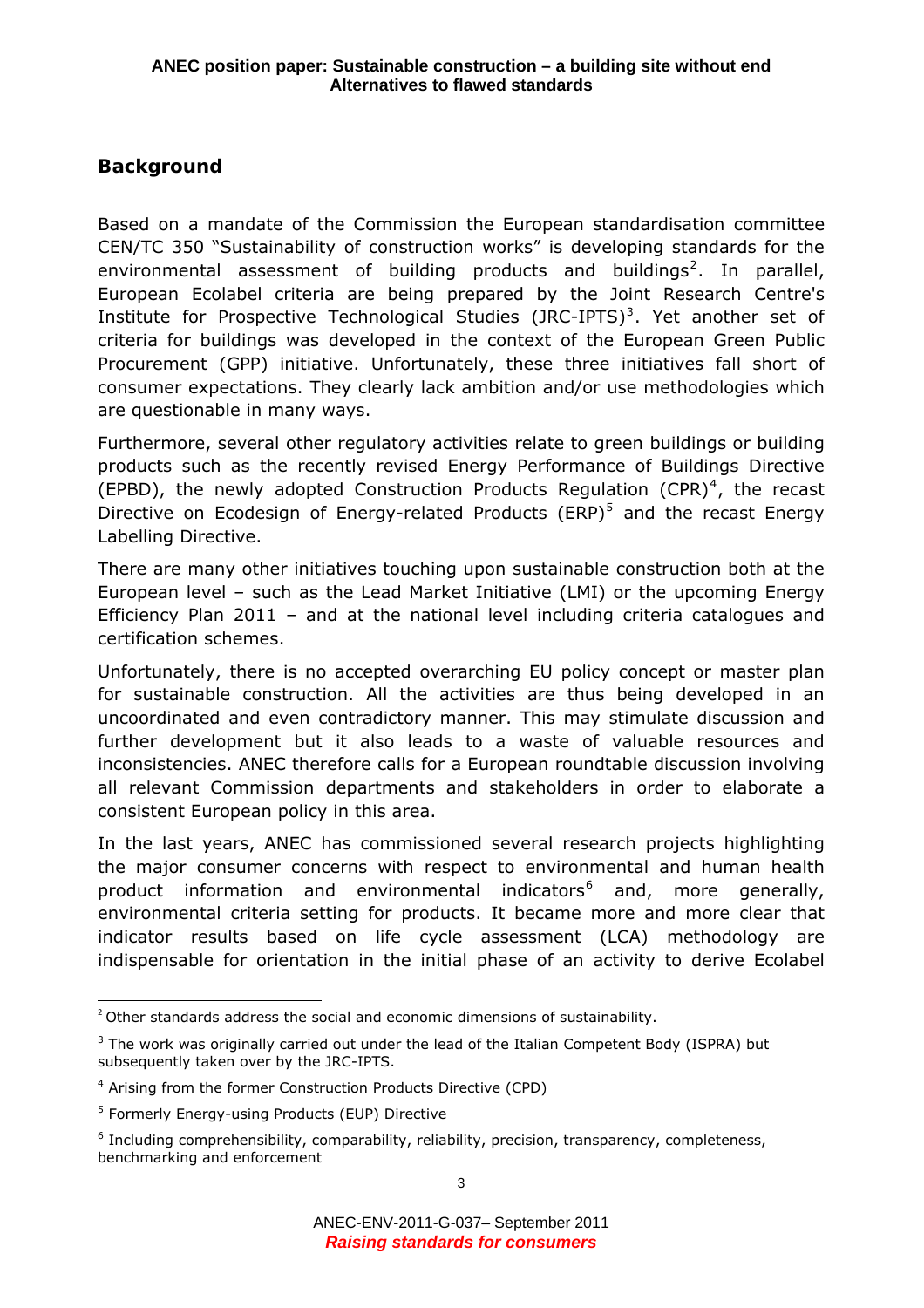criteria or environmental product requirements. However – as a result of many limitations of the LCA approach - they may not be the best option to suitably characterize and declare the environmental performance of a product<sup>[7](#page-4-0)</sup>.

Most recently, ANEC commissioned a study "Environmental and health related criteria for buildings" to the Austrian Institute for Healthy and Ecological Buildings  $(IBO)^8$  $(IBO)^8$ . The study aimed to elaborate on a selected number of key indicators of utmost importance from a consumer perspective including:

- ‐ Life cycle assessment (LCA) with focus on building material
- Energy demand and  $CO<sub>2</sub>$  emissions with focus on operation phase
- ‐ Daylighting

- ‐ Emissions on construction site
- ‐ Chemicals in building materials / indoor air

A summary of this study is given in the Annex.

Against this background ANEC developed the present position paper.

<span id="page-4-0"></span> $<sup>7</sup>$  See ANEC study "Environmental product indicators and benchmarks in the context of environmental</sup> labels and declarations", carried out by Öko-Institut, May 2008. The full study is available at: <http://www.anec.eu/attachments/ANEC-R&T-2008-ENV-005final.pdf>

<span id="page-4-1"></span><sup>&</sup>lt;sup>8</sup> The full study is available at (([http://www.anec.eu/attachments/ANEC-R&T-2011-ENV-001Final.pdf\)](http://www.anec.eu/attachments/ANEC-R&T-2011-ENV-001Final.pdf)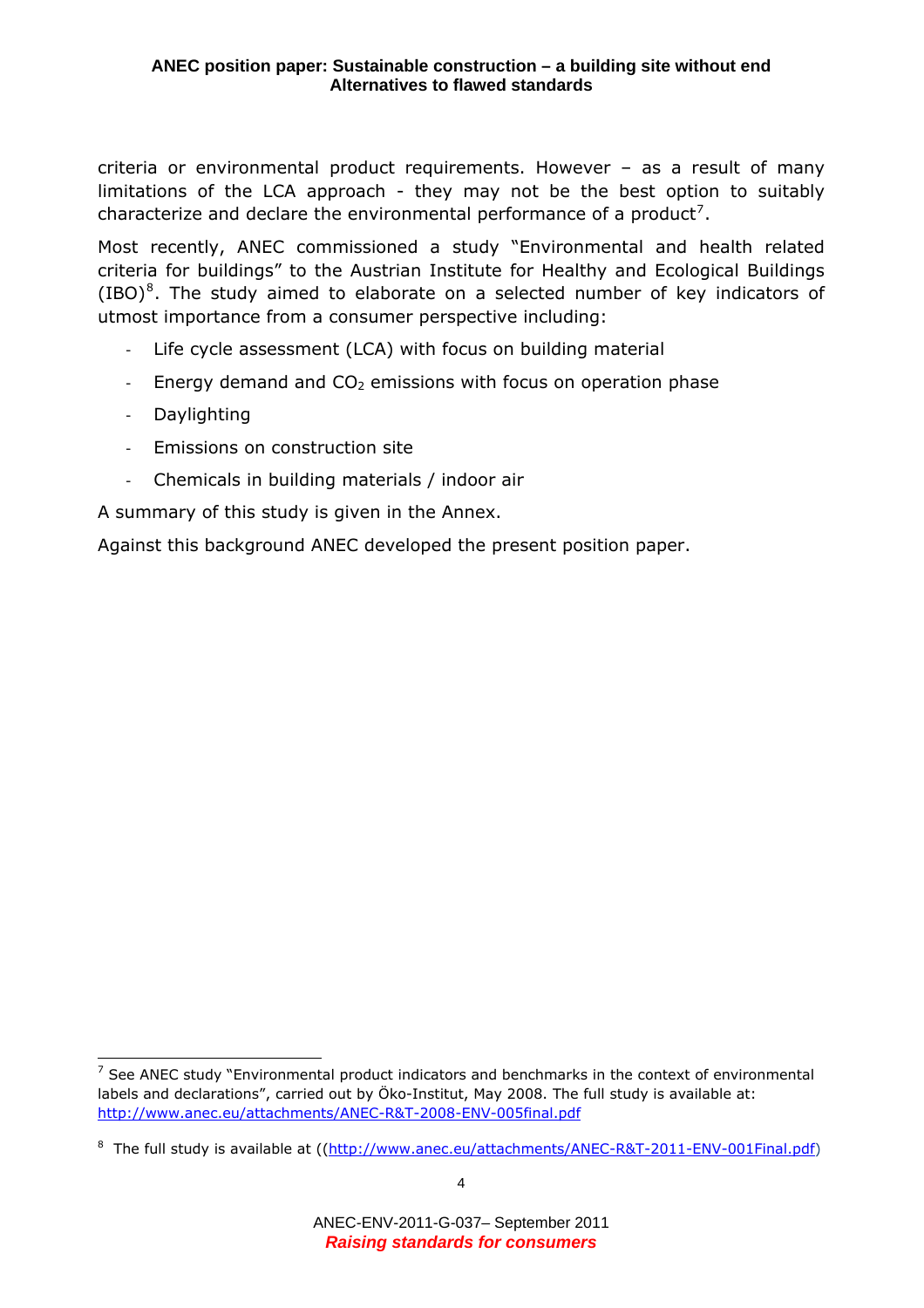# <span id="page-5-0"></span>**The CEN approach – an example of how things should not be done**

The work of CEN TC 350 "Sustainability of construction works" is based on a mandate by the Commission (M/350)<sup>[9](#page-5-1)</sup>. This mandate asks "to provide a method for the voluntary delivery of environmental information that supports the construction of sustainable works including new and existing buildings" based on international standards for Life Cycle Assessment  $(LCA)^{10}$  $(LCA)^{10}$  $(LCA)^{10}$  and for LCA-based Environmental Product Declarations  $(EPDs)^{11}$  $(EPDs)^{11}$  $(EPDs)^{11}$ . This mandate (mis)led CEN in the wrong direction from the onset as most of the existing schemes for buildings and building products including the EU GPP toolbox and the emerging EU Ecolabel use LCA indicators in a very limited way, e.g. cradle-to-gate indicators for construction products. However, the choice of indicators may have been inspired by LCA results. Hence, the mandate had a potential to push aside many existing national schemes without a broader discussion on the benefits/drawbacks of such an approach.

Even on the basis of the mandate, CEN could have tried to incorporate current national approaches which have shown their usefulness in practice – the genuine task of European harmonisation. Thus LCA methodology could have been used – together with other instruments – to carry out a comprehensive analysis of all relevant environmental aspects and, based on that, to select (or guide the selection of) the most appropriate indicators<sup>[12](#page-5-4)</sup> taking into account all stakeholder perspectives in a balanced way. In fact, CEN has not made the least effort to do so and opted for a very narrow approach prescribing a number of questionable indicators for all kinds of construction products. The consumer views were ignored to a large extent. Obviously the business circles involved (manufacturers, consultants, database providers) had other priorities.

As regards the environmental dimension CEN prepared 5 standards:

- ‐ EN 15643-1: Sustainability of construction works Sustainability assessment of buildings - Part 1: General framework (September 2010)
- ‐ EN 15643-2: Sustainability of construction works Assessment of buildings Part 2: Framework for the assessment of environmental performance (March 2011)
- FprEN 15804: Sustainability of construction works Environmental product declarations - Core rules for the product category of construction products (sent to UAP ballot with deadline 12. October 2011)

<span id="page-5-1"></span> <sup>9</sup> Commission Mandate "Development of horizontal standardised methods for the assessment of the integrated environmental performance of buildings", March 2004

<span id="page-5-2"></span> $10$  i.e. ISO 14040 and ISO 14044

<span id="page-5-3"></span><sup>&</sup>lt;sup>11</sup> Most notably ISO 14025 and ISO 21930

<span id="page-5-4"></span> $12$  e.g. energy consumption of a building and indoor emissions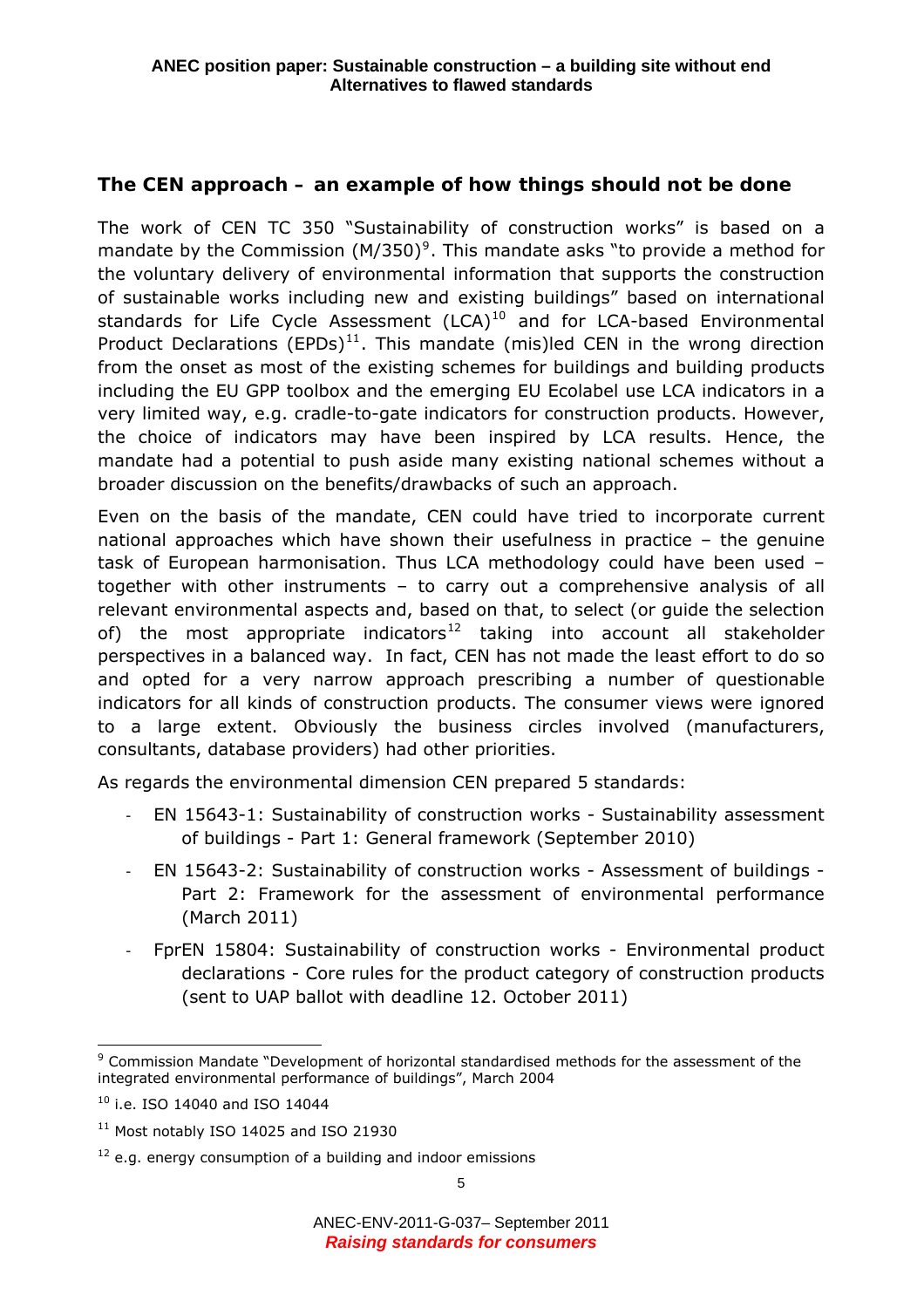- <span id="page-6-0"></span>‐ FprEN 15942: "Sustainability of construction works – Environmental product declarations - Communication format business-to-business" (approved during formal vote July 2011, publication pending)
- ‐ FprEN 15978: Sustainability of construction works Assessment of environmental performance of buildings — Calculation method (approved during formal vote July 2011, publication pending)

The main criticism from a consumer perspective is summarized below.

# *1. LCA – benefits and limitations in general*

The undisputed benefit of LCA – as the name suggests – is to provide a complete coverage of (certain) environmental aspects and impacts throughout the life cycle "from cradle to grave". Thereby LCA allows for comparisons of different technologies delivering similar functions (e.g. different types of fuels). LCA also offers the opportunity to identify the most relevant stages of the life cycle with respect to environmental burdens (e.g. that the use stage is the most relevant one with respect to energy and related impacts for energy consuming appliances).

Conversely, LCA shows many weaknesses which limit its use for setting environmental indicators or environmental product criteria for regulatory or labelling purposes. For instance, many important environmental impacts do not allow quantification (e.g. biodiversity) or potential impacts are (yet) unknown but should be avoided following the precautionary principle (e.g. persistent organic chemicals - POPs). Another issue is that some of the impacts cannot be aggregated<sup>[13](#page-6-1)</sup>. Hence, LCA methodology based on a functional unit approach does not and cannot provide for comprehensive environmental assessments.

Second, the precision of LCA results is limited by available resources, data gaps and data quality constraints. Further complications are related to different methodological choices (e.g. scenarios for transport or user behaviour, assumptions regarding service life, etc.) and data selections by different LCA practitioners, with industry potentially being tempted to 'embellish' data. The LCA results depend to a large extent on the choices made and the error margin differs widely. The consequence is that LCA studies are often challenged by competing industries. Current discussions about the benefits of biofuels are a good illustration for the dilemma. For some they constitute a significant step forward – for others the opposite is the case. This depends on which LCA study one takes into consideration. Standardisation can reduce but not eliminate these problems.

<span id="page-6-1"></span> $13$  Because either 1) they are site-specific and depend on local concentrations of pollutants rather than on total life cycle releases (e.g. noise, dust, or indoor air pollution) 2) they do not share a common mechanism (e.g. toxic effects of chemicals) 3) they cannot be reliably modelled (e.g. the DALY concept – Disability Adjusted Life Years) 4) they depend on local conditions (e.g. water consumption in dry areas versus wet areas) or existing background concentration of certain pollutants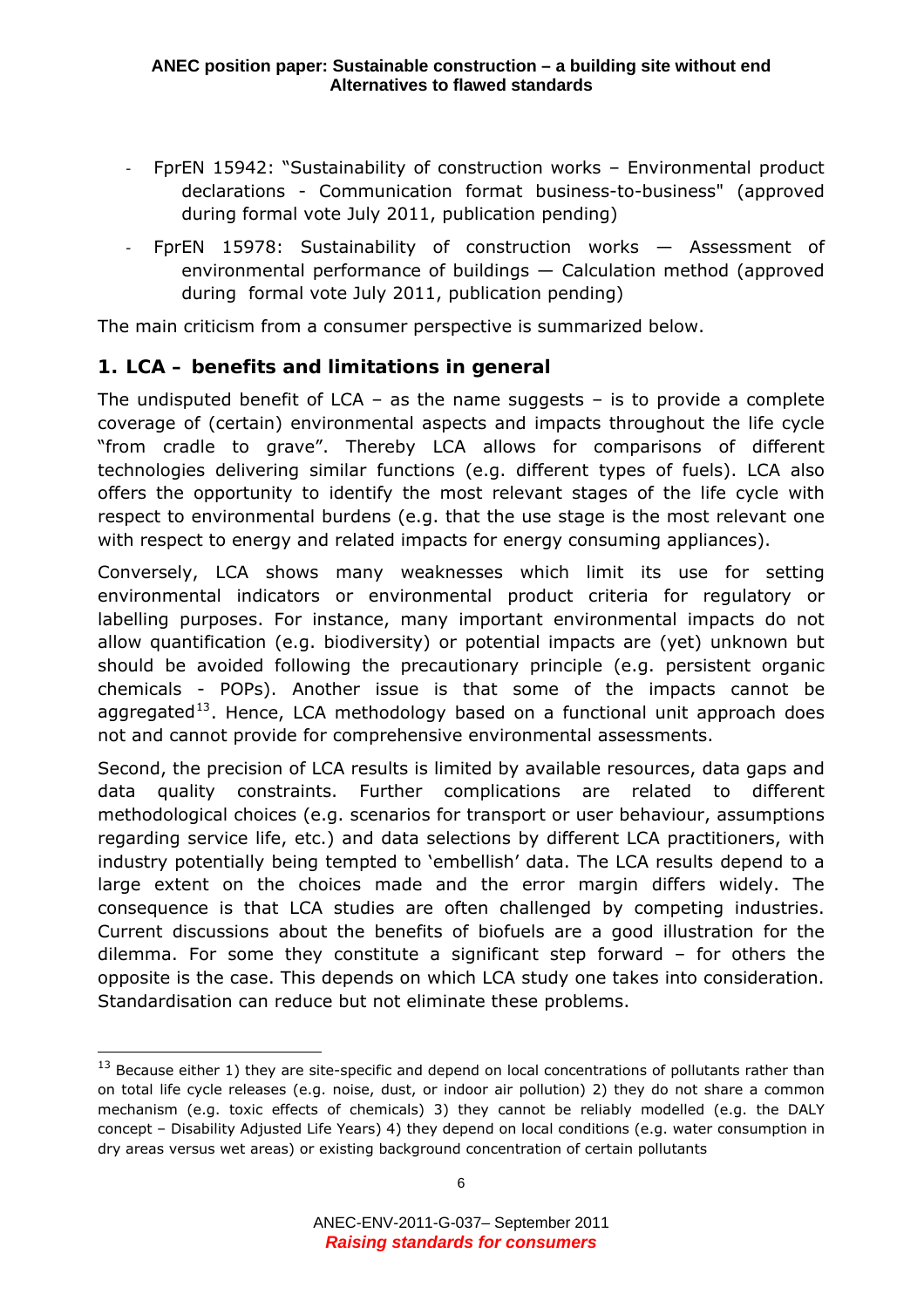<span id="page-7-0"></span>From this follows that LCA is an excellent tool for (rough) orientation purposes in the initial phase of environmental product labelling or criteria setting and for comparing system alternatives, but only with respect to those (few) aspects adequately covered by LCA, i.e. those which are quantifiable, aggregatable and can be reliably modelled in a sound scientific manner (e.g. global warming, total energy consumption). A comprehensive and meaningful environmental assessment requires the use of a broad range of environmental instruments (e.g. chemical risk assessment, sustainable agricultural practices, noise measurements, etc.) to be determined in a multistakeholder experts discussion. Given the huge uncertainties of LCA results it appears to be preferable to use a selection of relevant and precisely defined indicators related to certain stages of the life cycle<sup>[14](#page-7-1)</sup>. The indicators should not only be sufficiently precise to differentiate products – there must be also a significant difference between the products on the market and a significant improvement potential – otherwise the indicator is pointless and becomes a purpose in itself.

These aspects are further detailed in the summaries of the ANEC studies "Environmental product indicators and benchmarks in the context of environmental labels and declarations", Öko-Institut, December 2008 (LINK to be inserted) and "Requirements on Consumer Information about Product Carbon Footprint", Öko-Institut, February 2010 (LINK to be inserted).

# *2. LCA – a useful methodology to derive environmental indicators for buildings?*

The CEN approach aims at assessing the environmental aspects and impacts of a building based on quantitative indicators (only) using LCA methodology in accordance with ISO 14040 & 14044 and additional environmental information. Excluded are impacts and aspects of the appliances and furniture, fixtures and fittings that are not building-related as well as impacts and aspects beyond the area of the building site, and environmental impacts and aspects resulting from transportation of the users of the building. The standard<sup>[15](#page-7-2)</sup> states the following: *"Within this environmental framework the building life cycle starts with the acquisition of raw materials. It proceeds through the manufacture of products, construction work processes, actual use including maintenance, refurbishment and operation of the building, and finally at the end of life, deconstruction or demolition, waste processing in preparation for reuse, recycling and energy recovery and other recovery operations, and disposal of construction materials. Information from these activities is needed to assess the environmental impacts and aspects of the building"*.

<span id="page-7-1"></span> $\overline{a}$ <sup>14</sup> e.g. low noise and emission trucks/construction machines, energy content of building materials, energy use of the building, VOC emissions of construction products, recyclability, etc.

<span id="page-7-2"></span><sup>15</sup> EN 15643-2, 5.4.1, pg. 20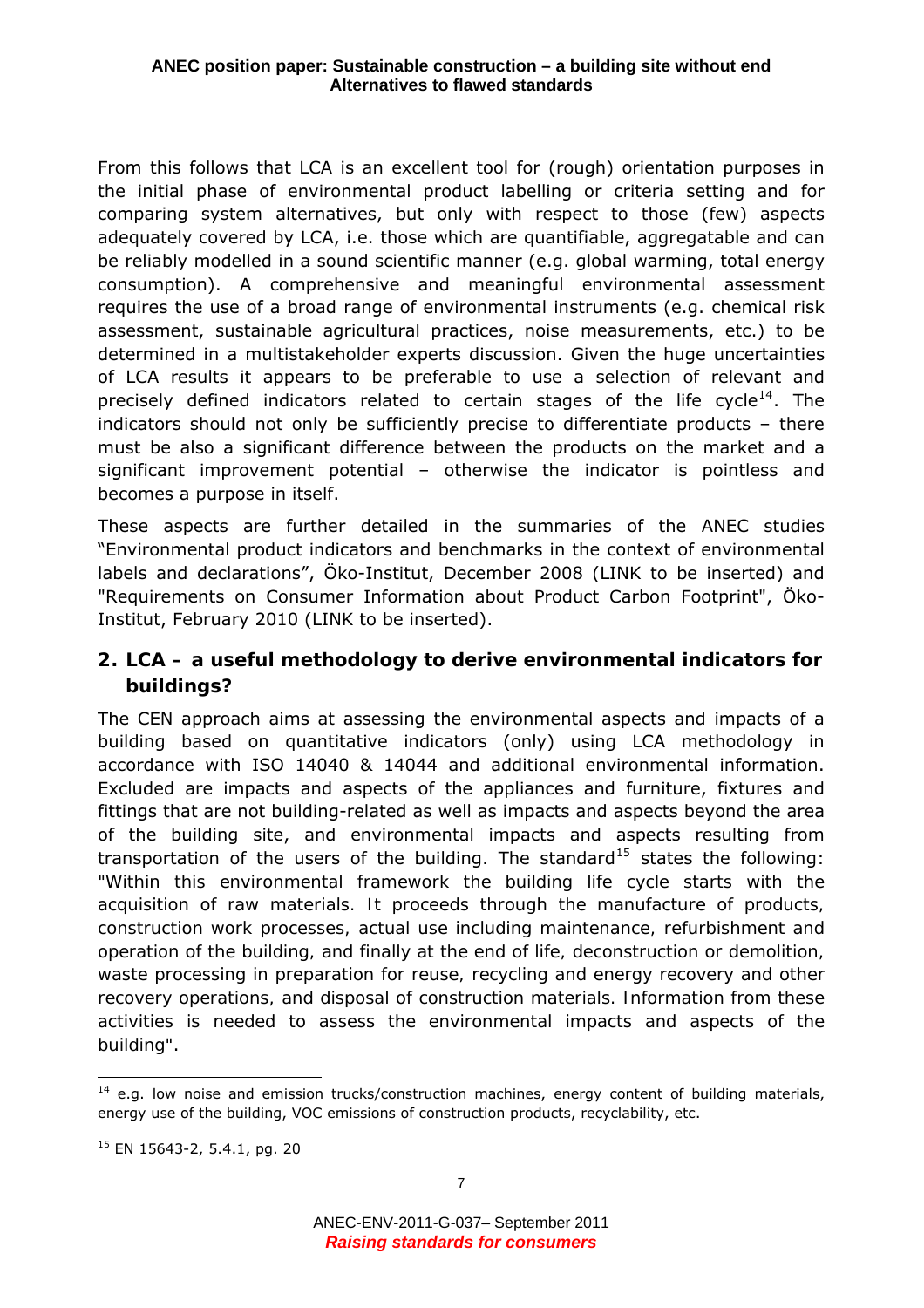The title of the CEN standards (i.e. "Assessment of environmental performance of buildings") is misleading as no comprehensive assessment methodology is offered. At best some quantitative parameters for such assessment are provided disregarding qualitative indicators (e.g. construction products conforming to Ecolabel criteria or criteria for noise, dust or waste management during construction or demolition). Furthermore, the standards do not address the evaluation step of the assessment and the establishment of criteria. Irrespective of this the first important question is whether life cycle indicators are indeed useful instruments for labelling or requirement setting of a building.

It is a well-known fact that the energy consumption in the use stage of a building outperforms by far the energy consumption in all other life cycle stages. This also applies to other related environmental impacts. The so-called IMPRO-Building study - Environmental Improvement Potentials of Residential Buildings (JRC, 2008) came, for instance, to the conclusion that the primary energy demand related to the use stage amounts to about 80% of the total energy consumption of new European buildings<sup>[16](#page-8-0)</sup>. It should be noted, however, that the use stage was assumed to be just 40 years in this study. This means that the share of the use stage could be even higher when more realistic service life times are assumed. From this follows that the energy efficiency of the use stage is of primary importance. Construction and end of life treatment are of low importance for the total energy balance (materials see below).

This applies even more to the existing building stock having thermal insulation which is typically much worse than that of new buildings conforming to new building regulations. An LCA approach for existing buildings would make limited sense because the environmental burdens associated with manufacturing of building products and construction are unknown. Beyond that such burdens are irrelevant because they have occurred in the past and cannot be influenced anyway.

In addition, the improvement potential can be assumed to be the highest in the use stage – both for new and old buildings. A meaningful approach in the field of environmental indicators must take into account the options for improvement. If significant efficiency gains are not feasible, indicators are pointless.

Finally, it should be noted that the life cycle energy consumption is rather irrelevant for the user of the building who is mainly interested in the energy bill.

From this follows that – at least as far as energy and related impacts are concerned – the use stage indicator is the relevant one to be employed both in a regulatory context as well as in voluntary schemes (for other impacts see below). Generic LCA model studies are highly important e.g. to identify the relevant stages in the life cycle of a product. But there is little, if any, benefit to use life cycle indicators for labelling, certification or law making. On the contrary, this would introduce only

 $\overline{a}$ 

<span id="page-8-0"></span><sup>16</sup> IMPRO-Buildings, 5.3.1, fig. 5.11, pg. 60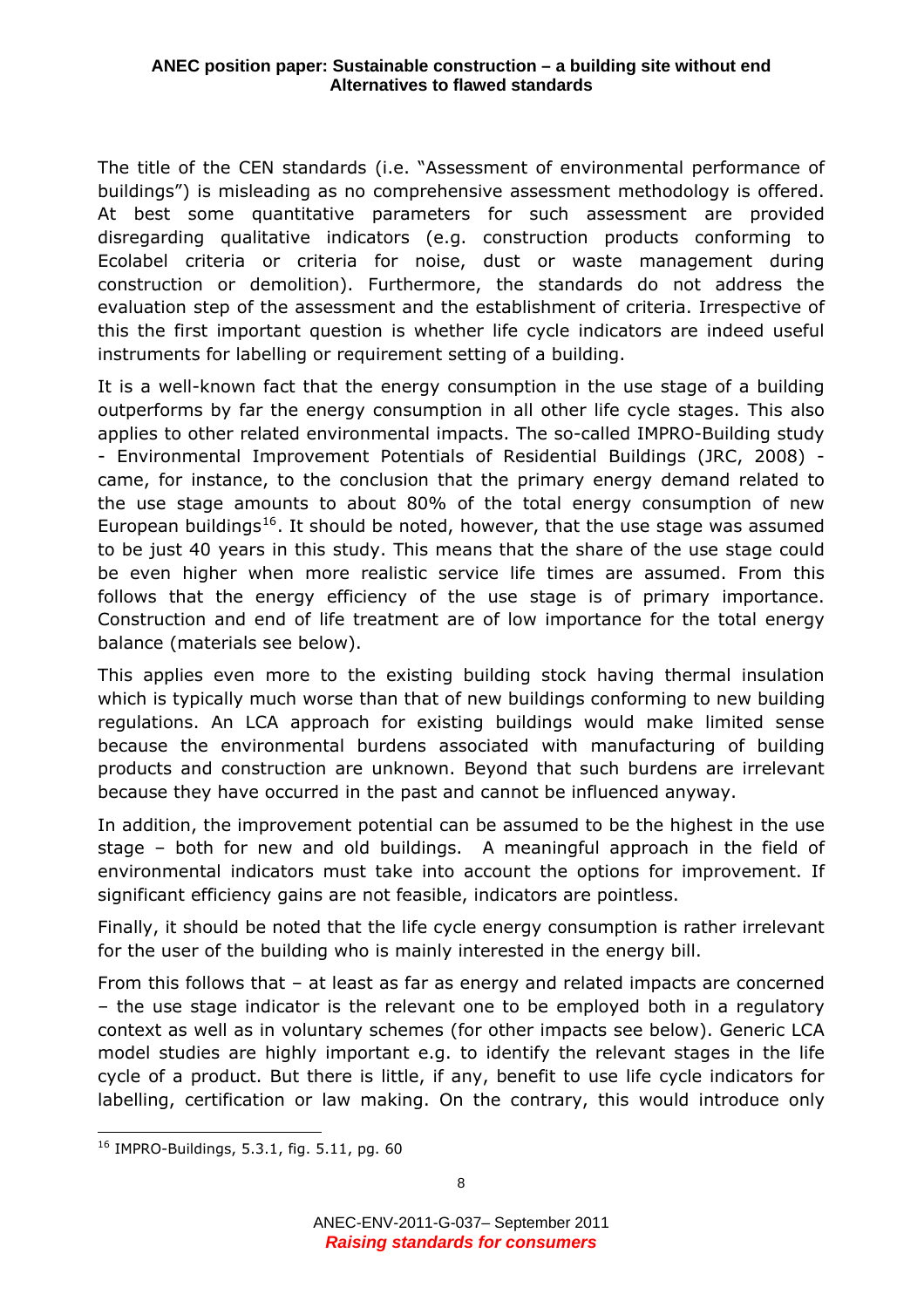<span id="page-9-0"></span>additional costs and increasing uncertainty of results, for instance, because of highly subjective choices for establishing scenarios such as service life time of building and construction products, waste management options, etc. It should be noted that the service life time of a house is not known. Whatever number is chosen – 40 years, 60 years, 80 years, 100 years is an arbitrary choice (the same applies to the service life time of its components).

# *3. Relevant LCA impacts of building products/buildings*

The CEN standards use the following life cycle impact categories: global warming; ozone depletion; acidification of land and water; eutrophication; photochemical ozone creation; depletion of abiotic resources (elements); depletion of abiotic resources (fossil).

In addition, the following environmental resource indicators are required: use of renewable / non-renewable primary energy excluding renewable / non-renewable primary energy resources used as raw materials; use of renewable / non-renewable primary energy resources used as raw materials; total use of renewable primary energy resources (primary energy and primary energy resources used as raw materials); use of secondary material; use of renewable secondary fuels; use of non-renewable secondary fuels; use of net fresh water.

Other environmental information includes: hazardous / non-hazardous / radioactive waste disposed; output flows including components for re-use; materials for recycling; materials for energy recovery and exported energy.

The IMPRO-Building study showed that there was a good correlation between primary energy consumption and the values for the impact categories global warming, ozone depletion, acidification, eutrophication and photochemical ozone creation. Hence, the authors stated $17$ :

*"A first finding from the life cycle assessment as implemented to the different building models is the similarity of trends shown over the different impact categories when the different building types according to zones are compared. This reflects the important role of energy use in most of the environmental impacts quantified, first as a result of fuel combustion for space heating, and, second, as a result of the industry processes involved in the manufacturing of building products. Consequently, both primary energy use and greenhouse gas (GHG) emissions are good proxy indicators to assess the environmental performance of the buildings"*.

Therefore, the other environmental impact indicators – ozone depletion, acidification, eutrophication, photochemical ozone creation - do not provide any substantive additional information. One could say that they just express energy consumption using different headings. The environmental relevance of the indicators given developed in the late eighties and early nineties can be also

<span id="page-9-1"></span><sup>&</sup>lt;sup>17</sup> IMPRO-Buildings, Executive summary, xvii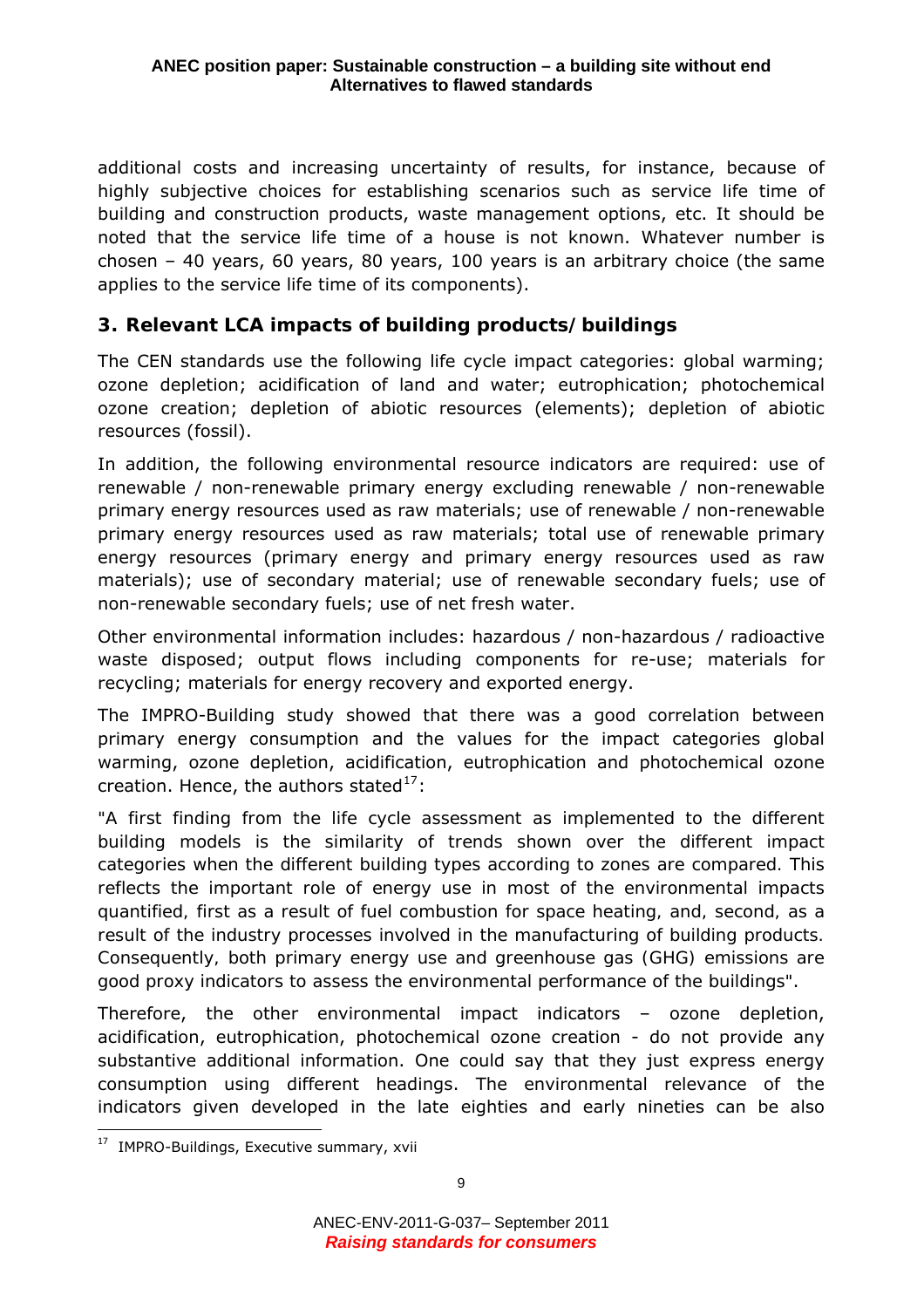<span id="page-10-0"></span>questioned. For instance, the problem of ozone depletion can be regarded as settled under the Montreal Protocol – the relevant substances have been banned. Acid rain resulting in dying of forests was a highly important subject in the eighties of the last century but is no longer important nowadays.

One serious disadvantage of these indicators is that they nebulise the origin and contribution of individual compounds to the indicator results – e.g. that NOx from combustion of fuels is a major element for acidification, eutrophication and photochemical ozone creation – leading to a distraction of improvement options. For instance, one can go for low NOx burners to reduce combustion related impacts - but not for "low acidification boilers".

There is no point in defining a resource depletion indicator for energy. It is sufficient to establish an energy consumption criterion. Resource depletion other than energy is normally not a serious issue in a building context. If so, one should focus on those materials which are of real concern.

Calculations related to end-of-life operations remain highly hypothetical given that the demolition of the new building will happen decades from now using unknown waste management techniques. Quantitative figures are, therefore, misleading as they suggest a precision which the method cannot deliver. A qualitative or semiquantitative approach for recyclability seems here more appropriate.

Toxic wastes should be prevented at the input side by avoiding the use of products containing toxic substances. It is very strange that chemicals in construction materials are disregarded in the building assessment.

Finally, it is revealing that the questionable CEN approach completely ignores building site specific environmental burdens resulting from construction activities (noise, particles, dust). The energy consumption related to these activities - which is accounted for - is rather negligible.

## *4. Construction products*

CEN applies a one-size-fits-all approach for construction products using the same quantitative indicators as indicated above for buildings. The basic philosophy is that the results of the cradle-to-gate LCAs for all products are summed up and are combined with other "modules" to derive overall life cycle results for the given indicators.

As pointed out above the usefulness of a number of these indicators is questionable. But apart from that – and following CEN's logic – is it really necessary to include all products in the assessment of a building? Only few products contribute to the large proportion of energy embedded in building products: essentially basement, walls, floors/ceilings, and perhaps to a lesser extent windows and roofs. This suggests that embedded energy rather than all impact indicators (see reasoning above) should be addressed only for a limited number of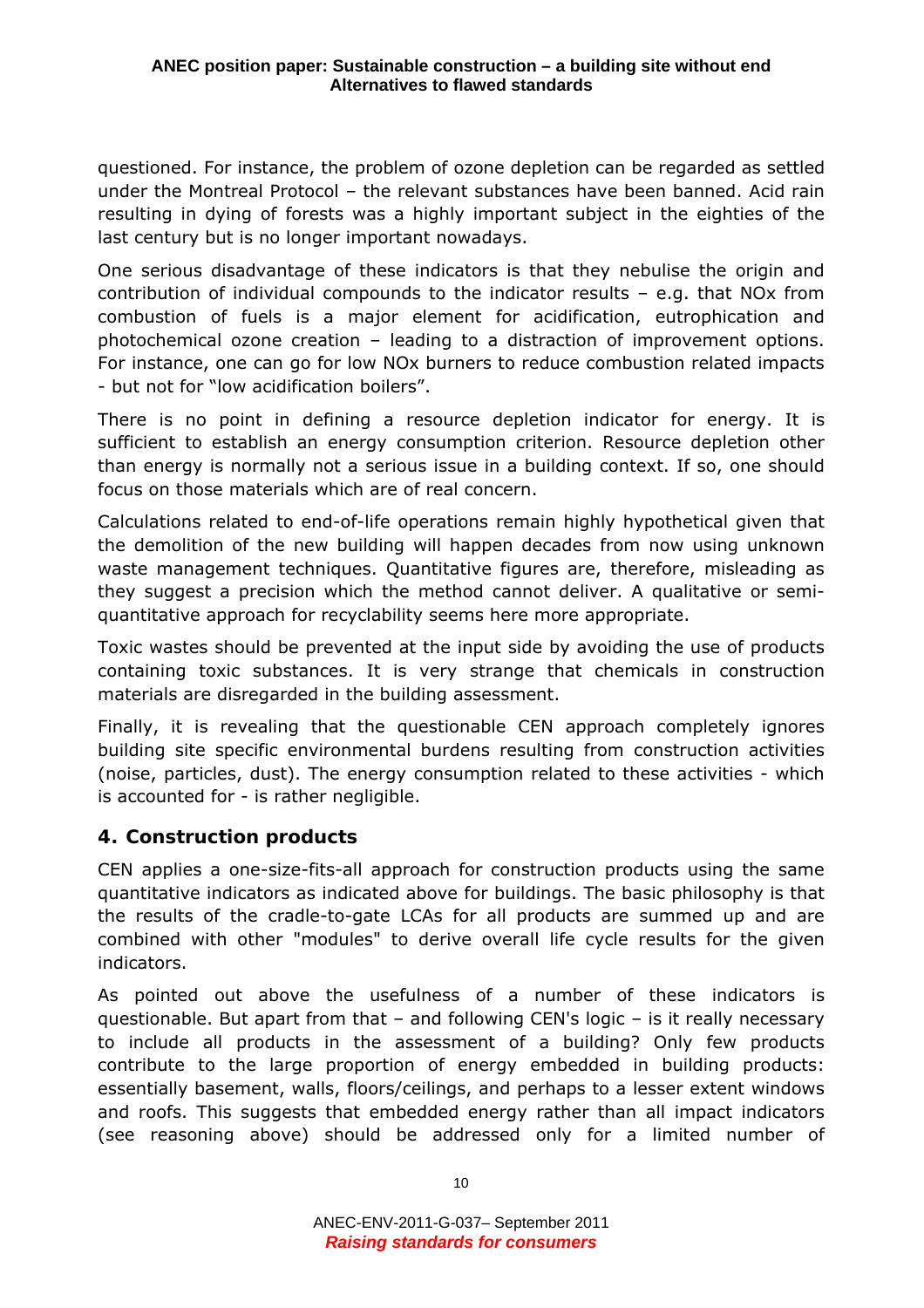construction products or structural elements rather than prescribing this for all products.

The (not yet published) CEN standard EN 15804 on environmental product declarations for construction products shows – apart from the above – many other serious deficiencies. Qualitative indicators (e.g. compliance with Ecolabel or sustainable forestry management criteria) or semi-quantitative indicators (e.g. covering recyclability) are completely ignored. This goes against many established schemes for buildings which typically rely on and award compliance with ecolabelled products.

The introduction of EN 15804 states that *"the standardisation process has taken place in accordance with EN ISO 14025*[18](#page-11-0) and provides – according to the scope – *"core product category rules (PCR) for Type III environmental declarations for any construction product and construction service"*. However, this runs counter to the basic concept of PCRs as defined in ISO 14025 – to establish rules for specific products characterized by functional equivalence<sup>[19](#page-11-1)</sup>. This includes, among others, the definition of a 'functional unit' (and many other provisions) which cannot be done for a broad range of products like construction products (and services likewise). In other words, the concept of a generic PCR does not exist in ISO 14025. On the contrary, such approach is in clear contradiction with ISO 14025. At best EN 15804 can be regarded as a standard for the development of PCRs but does not constitute a PCR by itself the development of which is, by the way, according to ISO 14025, the duty of a programme operator involving a number of obligations, not a standards body.

The chemical dimension is widely ignored. Provisions for the content of the environmental product declaration (EPD) includes<sup>[20](#page-11-2)</sup>: "*the declaration of material content of the product shall list as a minimum substances contained in the product that are listed in the "Candidate List of Substances of Very High Concern for authorisation" when their content exceeds the limits for registration with the European Chemicals Agency*". Substances listed in the candidate list (54 in August 2011) are just a miniscule fraction of all SVHC substances (estimated to be at least 1500) and there are many more dangerous substances. In our view, this provision is unacceptable ridiculous for several reasons:

• It is the mere legal minimum required by REACH and the new Construction Products Regulation for articles (put aside the wrong wording which confuses content limits with thresholds for registration; article 33 of REACH requires that suppliers of articles declare at a minimum the substances which have been included listed in the candidate list exceeding 0,1%).

<span id="page-11-0"></span> $18$  Environmental labels and declarations – Type III environmental declarations - Principles and procedures

<span id="page-11-1"></span> $19$  ISO 14025 defines 'product category' as group of products that can fulfil equivalent functions).

<span id="page-11-2"></span><sup>20</sup> See EN 15804, 7.1 k, pg. 30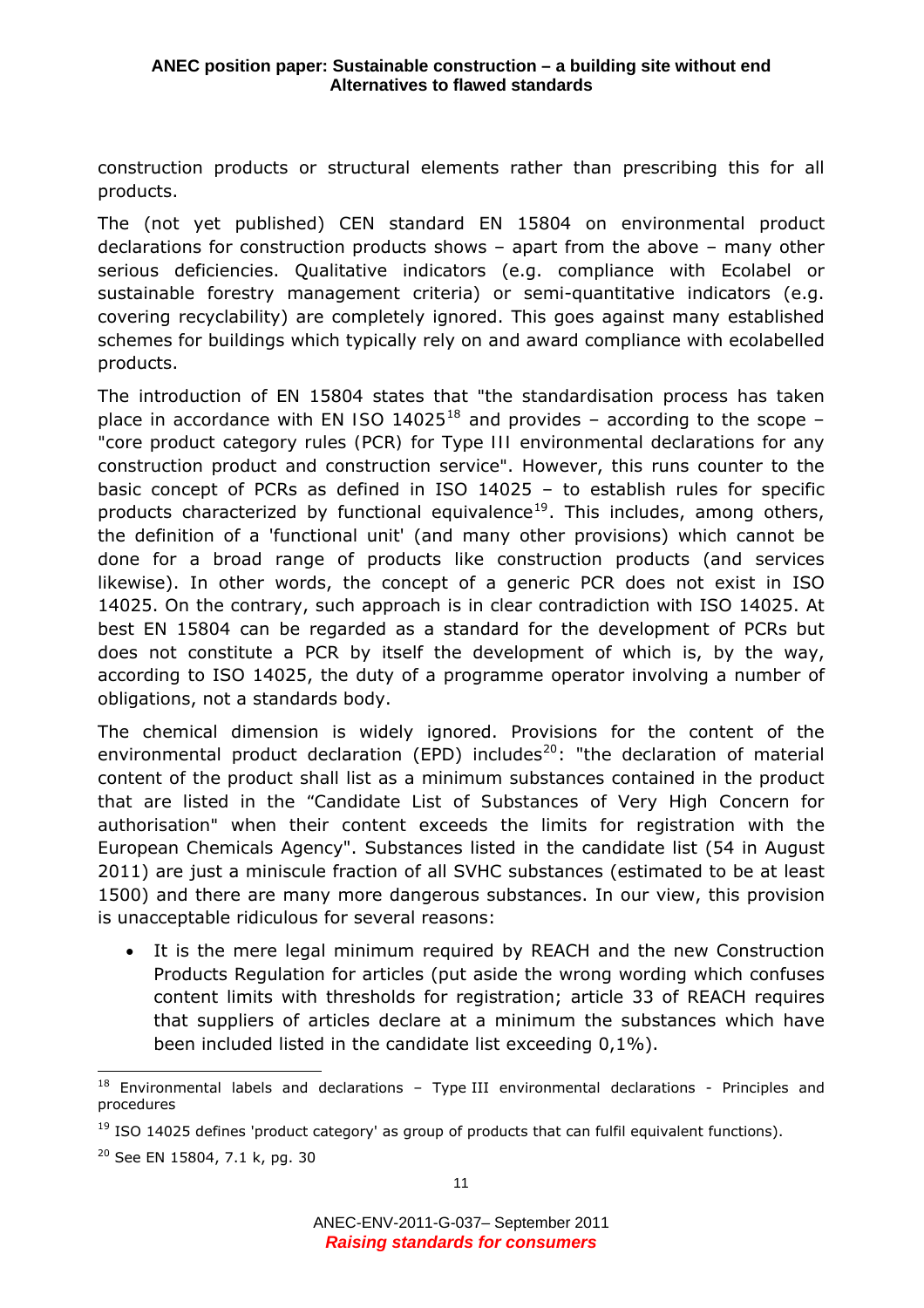- It ignores that many construction products are not articles but preparations for which REACH (article 31) and the new Construction Products Regulation has established more information requirements, i.e. also for SVHCs not yet included in the candidate list and other dangerous substances.
- A voluntary instrument which does not set requirements which are more ambitious than the legal minimum is superfluous.

We also consider unacceptable the following provisions relating to indoor air emissions:

*"The following information shall be provided for products exposed to indoor air after their installation in buildings during the use stage in order to support use stage scenarios with respect to health at the building level:* 

− *Emissions to indoor air, according to the horizontal standards on measurement of release of regulated dangerous substances from construction products using harmonised testing methods according to the provisions of the respective Technical Committees for European product standards, when available.* 

*NOTE If the horizontal standards on measurement of release of regulated dangerous substances from construction products using harmonised test methods according to the provisions of the respective technical committees for European product standards are not available, the EPD can lack this information"* (EN 15804, 7.4.1, page 40)*.* 

This is absolutely inadequate for 3 reasons:

- The requirement applies only in case a use scenario is created. However, this is not obligatory. "*Only the declaration of the product stage modules, A1-A3, is required for compliance with this standard*" (EN 15804, 6.2.1, page 15). This makes indoor air related provisions optional although this is somewhat hidden in the text.
- The harmonised testing standards AND provisions of the relevant CEN product committees will not be available soon. In fact, it may take many years. Until then even the optional requirements are void.
- The mandated work on emission testing is linked to regulatory provisions in Member States. From this follows that the scope of the tests will be rather limited.

This is in stark contradiction with ISO 14025 which requires to incorporate "additional environmental information": "*A Type III environmental declaration shall include, where relevant, additional information related to environmental issues, other than the environmental information derived from LCA, LCI or information modules*" (ISO 14025, 7.2.3, page 15) and refers, among other, to toxicity related to human health. One can hardly argue that indoor emissions are not relevant. It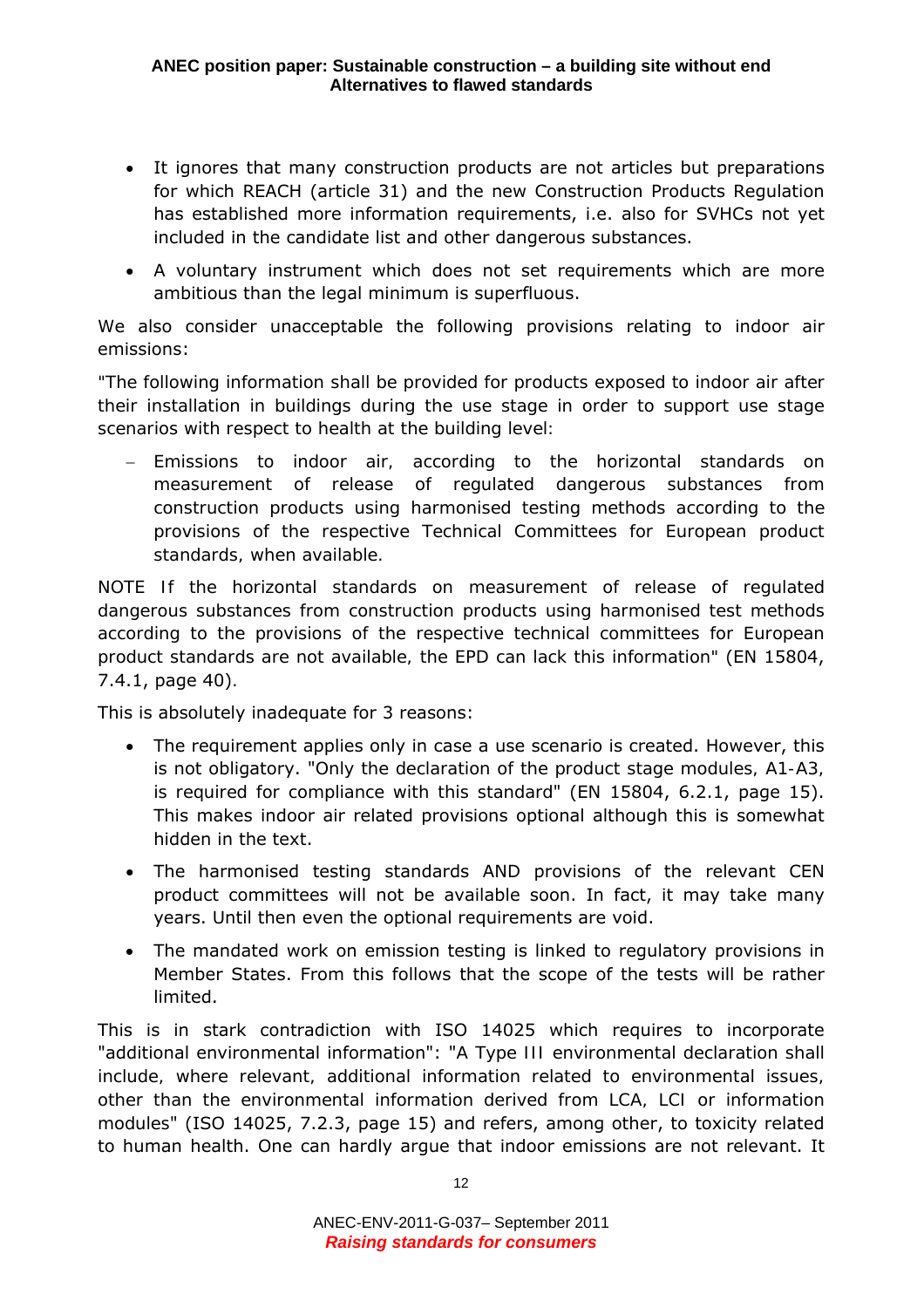<span id="page-13-0"></span>seems as if the CEN provisions were written from the perspective to prevent to the largest possible extent useful health and environmental information requirements.

Finally, ANEC has repeatedly pointed out that type III environmental product declarations (EPDs) following the principles of ISO 14025 are an inadequate instrument for consumer information and possibly also unsuitable to assist purchasing decisions of other stakeholders in a similar situation (e.g. public procurement). These kinds of EPDs do not allow for the identification of environmentally superior products. The use of benchmarks and graded scales is of crucial importance. Type I labels and energy labelling schemes remain the reference in a consumer context and are likely to also be most relevant for other groups. Given the uncertainties of LCA as described above, ANEC considers life cycle indicators suitable to compare different types of products (with big environmental performance differences) rather than to compare products within the same product family.

# *5. Calculation methods, scenarii and comparability*

EN 15978 defines life cycle stages and related modules, i.e. product stage (A1-3), construction process (A4-5), use stage (B1-7) and end of life stage (C1-4), as well as the processes included in the various modules and gives some rules on scenarios to be used. However, it remains widely unclear how the calculations should be carried out in detail.

The calculation of operational energy may serve as an example here. EN 15978 refers to the Energy Performance of Buildings Directive and to the umbrella standard EN 15603 "Energy performance of buildings ― Overall energy use and definition of energy ratings": *"The scenarios for energy use shall include (but not be*  limited to) energy consumed by use of the following systems, as defined in the *Energy Performance of Buildings Directive: heating, cooling, ventilation, domestic*  hot water, lighting and control. For this, default scenarios for the energy use shall *be obtained from EN 15603"*[21](#page-13-1).

However, neither the directive nor the associated (mandated) standards provide for detailed calculation rules which are left to the discretion of the Member States. They constitute just a framework including some basic concepts to determine the energy performance of buildings. This aspect was highlighted by the CENSE project – a project to support the EU Member States and other target groups in achieving better awareness and more effective use of the European (CEN) standards that are related to the Energy Performance of Buildings Directive: "*Due to the variety and partly uncertainty of the initial wishes from the Member States, most of the CEN-EPBD standards contain loosely formulated procedures, open for choice at national or regional levels*". The consequence is: *"This results in large differences in the final* 

<span id="page-13-1"></span> $21$  EN 15978, 8.6.5, pg. 34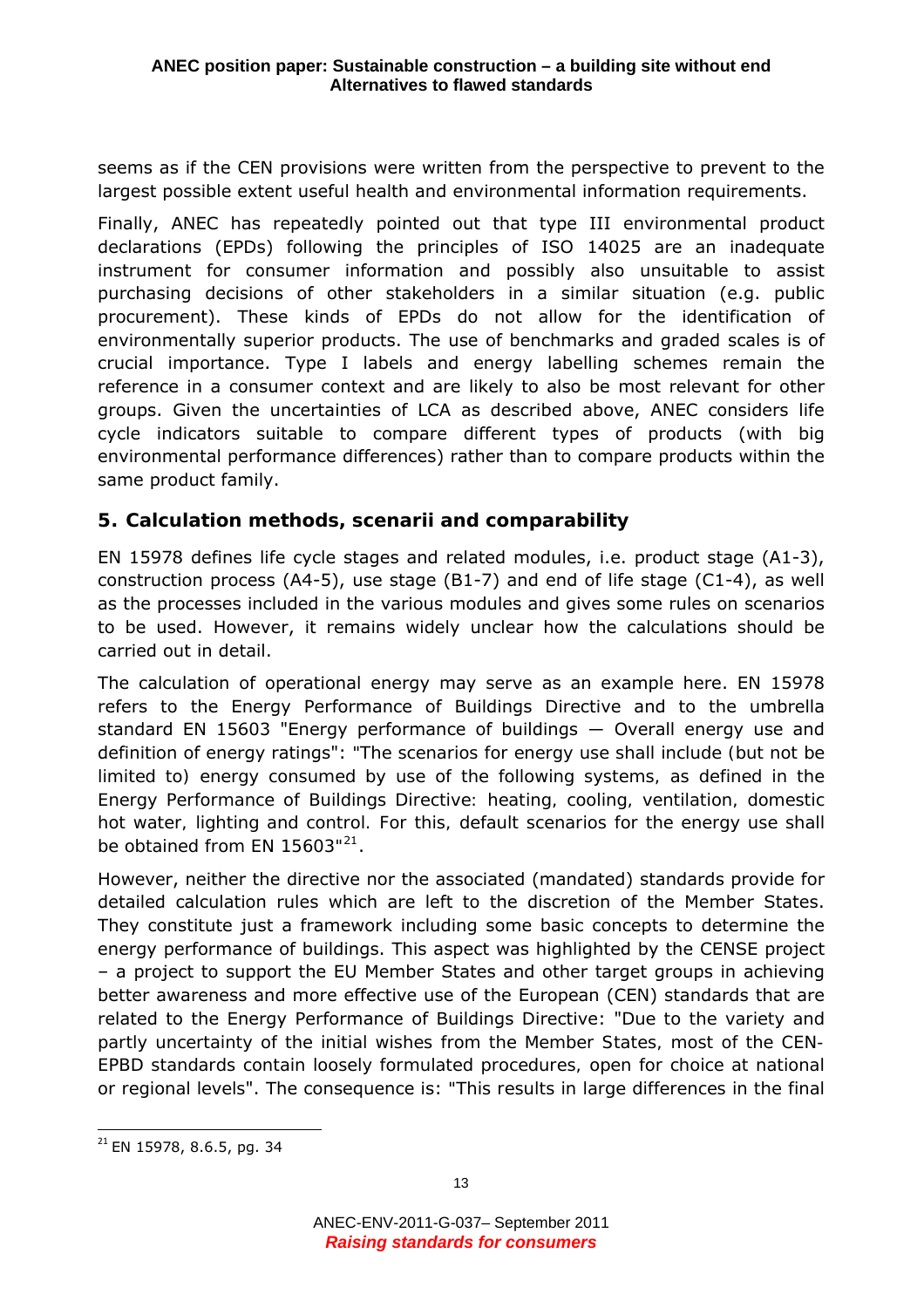<span id="page-14-0"></span>*energy performance of buildings calculation procedures across countries"* (Set of recommendations: Towards a second generation of CEN standards related to the Energy Performance of Buildings Directive (EPBD), van Dijk, May 2010, 6.1 and 7.1, page 13). And that's not all: EN 15978 even allows disregarding all the provisions of the CEN standards related to the EPBD: "*The assessment of energy use may be based on alternative methods for energy modelling and scenarios for the pattern of use, which shall be described and documented*"(EN 15978, 8.6.5, page 34). In other words: anything goes! In the LCA world all the complexities of energy performance calculations find easy answers – do what you like and document.

Another impressing example are the life cycle impact assessment categories listed both in EN 15978 and in EN 15804 – without providing any details about the calculation procedures to be employed and characterisation factors to be used. But there is not just one method available to determine these impact indicator results. A quick glance at the LCA impact assessment parts of the International Reference Life Cycle Data System (ILCD) Handbook ([http://lct.jrc.ec.europa.eu/assessment/projects#d\)](http://lct.jrc.ec.europa.eu/assessment/projects#d) tells us that several methods are available for each impact category. What the appropriate methods are is still subject of discussion. Even within one method choices are possible. For example, one can calculate Global Warming Potentials (GWPs) using a time frame of 20, 100 or 500 years, one may use GWPs from the Intergovernmental Panel on Climate Change (IPCC) or from other institutions, latest ones or previous editions and so forth. Again a user has a broad range of options.

Similarly, scenarios can be modelled in quite different ways. One can, for example, make different assumptions regarding the service life time of a construction product or the entire building. It is most unlikely that different users of the standard will make these choices uniformly. Hence, comparability is typically not at all assured. EN 15804 requires as part of the environmental declaration "*a statement that EPD of construction products may not be comparable if they do not comply with this*  standard<sup>"[22](#page-14-1)</sup>. This is wishful thinking and grossly misleading. The corresponding line in ISO 14025 reads differently for good reasons: "statement that environmental declarations from different programmes may not be comparable" (ISO 14025, 7.2.1 k, page 13). The same holds true in our opinion for EPDs in accordance with EN 15804.

# *6. The way forward – ANEC study "Environmental and health related criteria for buildings"*

Against the background of the highly unsatisfactory developments in the field of environment and construction, ANEC commissioned a study to the Austrian Institute of Healthy and Ecological Building-IBO $^{23}$  $^{23}$  $^{23}$ . The aim of the study was to

<span id="page-14-1"></span> 22 EN 15804, 7.1 h, pg. 29

<span id="page-14-2"></span><sup>&</sup>lt;sup>23</sup> Österreichisches Institut für Baubiologie und Bauökologie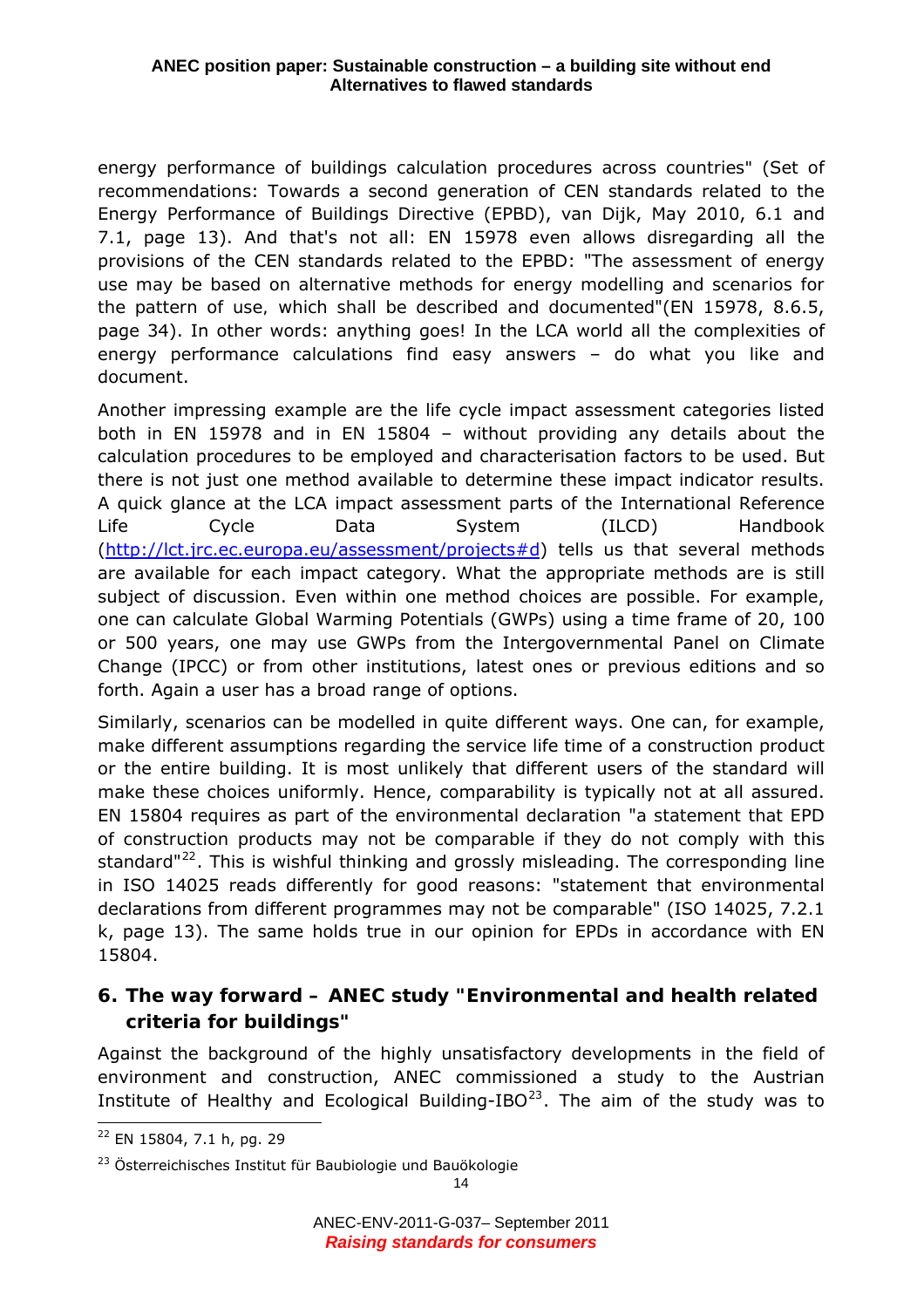elaborate on some of the basic concepts useful for building labels and certificates based on a review of existing building schemes and to assist ANEC in developing its positions on the subject. The major findings of the study were the followings:

- Energy indicators for building should focus on operational energy and embedded energy in construction products. Other life cycle stages can be neglected.
- Primary energy use and greenhouse gas (GHG) emissions are good proxy indicators to assess the environmental performance of the buildings - the information gain from taking other LCA-indicators into account is questionable.
- Operational energy should be addressed by an indicator for heating/cooling respectively and delivered energy and primary energy complemented by associated indicators for  $CO<sub>2</sub>$  emissions and pollutants (NOx, particulate matter).
- Whilst calculation procedures for energy consumption are precisely defined at the national level (in most member states) European rules need to be defined for establishing EU-wide Ecolabel criteria based on e.g. EN ISO 13790 or the guidelines of the Passive House Institute Darmstadt ensuring uniform calculations with certain national input parameters (e.g. regarding climate data).
- It is strongly recommended to focus on different instruments, such as environmental impact assessment, chemical risk assessment etc. for measuring a broad range of relevant non-energy related environmental and human health issues.
- Environmental impacts on site can be more effectively addressed by qualitative indicators referring to proper construction site management rather than by using LCA-indicators. Construction site management operations should be target-oriented rather than process-oriented. Indicators describing e.g. the use of low-emitting and low-noise vehicles and construction machines with low diesel consumption, dust attenuating measures or waste management instructions etc. can be used.
- Qualitative indicators should be used for end-of-life operations.
- Chemical requirements of different rigour for baseline or excellence levels should aim at eliminating hazardous substances and include generic bans for certain categories of substances or for specific compounds as well as score systems.
- An evaluation scheme for the emissions from building materials into indoor air based on the "European Collaborative Action - Urban Air, Indoor Environment and Human Exposure: Harmonisation framework for indoor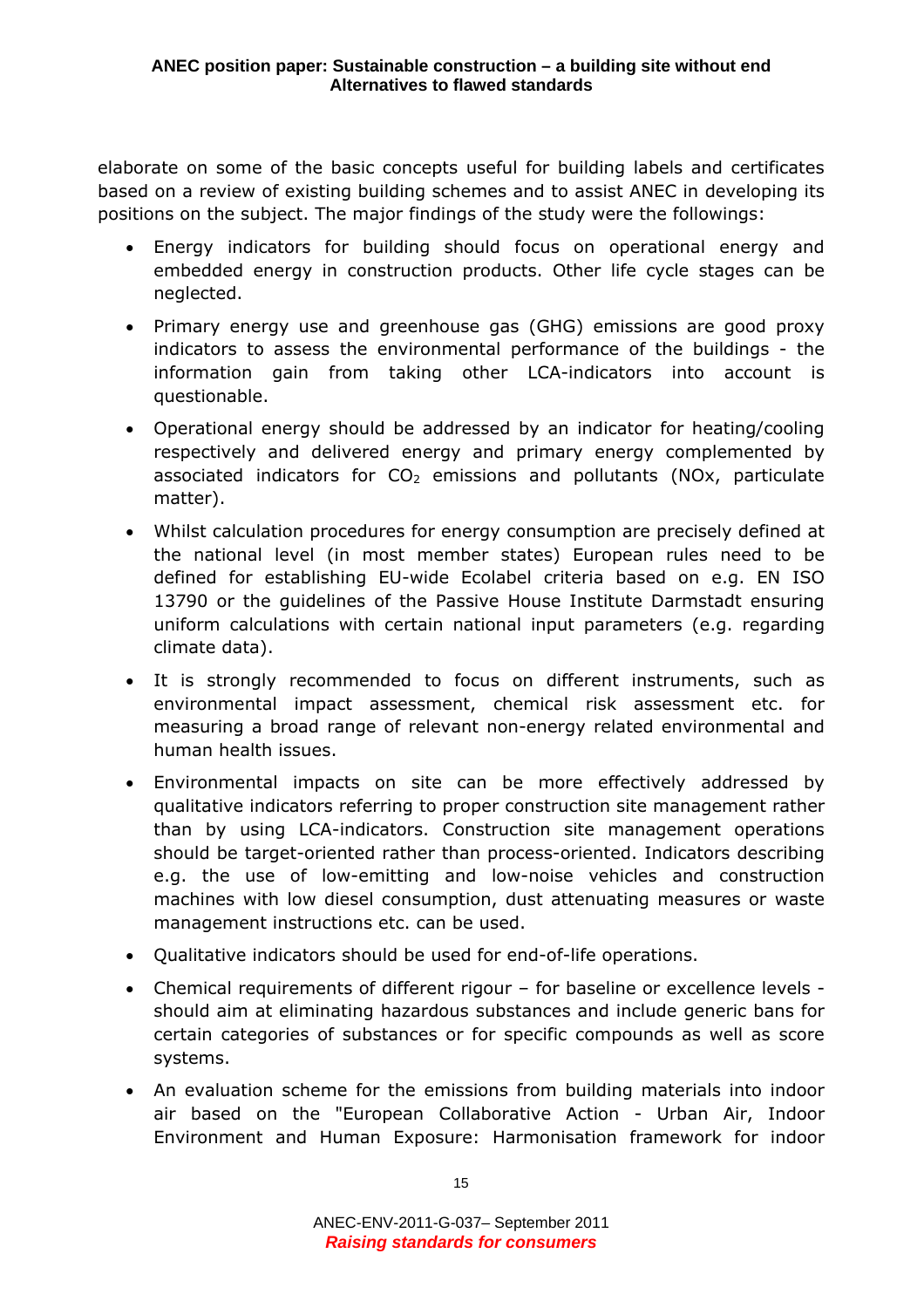<span id="page-16-0"></span>material labelling schemes in the EU. Report No 27" is suggested. Different requirement levels for baseline and excellence criteria are included.

A summary of this study is given in the annex.

# *7. ANEC conclusions*

Concerning construction and construction products

- Current developments in the field of assessment of sustainable construction raise considerable concern. In particular, this holds true for the standards prepared by CEN TC 350 based on Life Cycle Assessment (LCA).
- These standards are not only highly questionable from a methodological perspective – it is difficult to see their added value compared to wellestablished national building schemes which have shown their usefulness in practice for many years. This includes also European tools such as the Green Public procurement (GPP) Product Sheet Construction.
- LCA is an excellent tool for orientation purposes in the initial phase of environmental product labelling and for comparing system alternatives, but only with respect to those (few) aspects covered and which can be adequately modelled by LCA (e.g. global warming, total energy consumption).
- Limitations of LCA include incompleteness (e.g. disregard of issues which are difficult to quantify such as biodiversity or local effects including noise, dust and indoor pollution), limited accuracy (e.g. as a result of limited data availability and subjective methodological choices) and limited comparability of products (in particular, when product differences are small).
- Model LCAs are clearly beneficial to show orders of magnitude of certain environmental burdens and their distribution along the life cycle – also in the construction sector.
- The IMPRO-Building study has clearly demonstrated that the largest proportion of energy and associated impacts are related to the operational stage (around 80%) with a minor contribution of building products. Contributions of the construction and demolition stages are not relevant. From this follows that use stage energy and embedded energy in certain construction products must be at the centre of any meaningful environmental indicator scheme for buildings. An expansion to cover the complete life cycle adds only costs but no benefit.
- In addition, the IMPRO-Building study has demonstrated that primary energy use and greenhouse gas (GHG) emissions are good proxy indicators to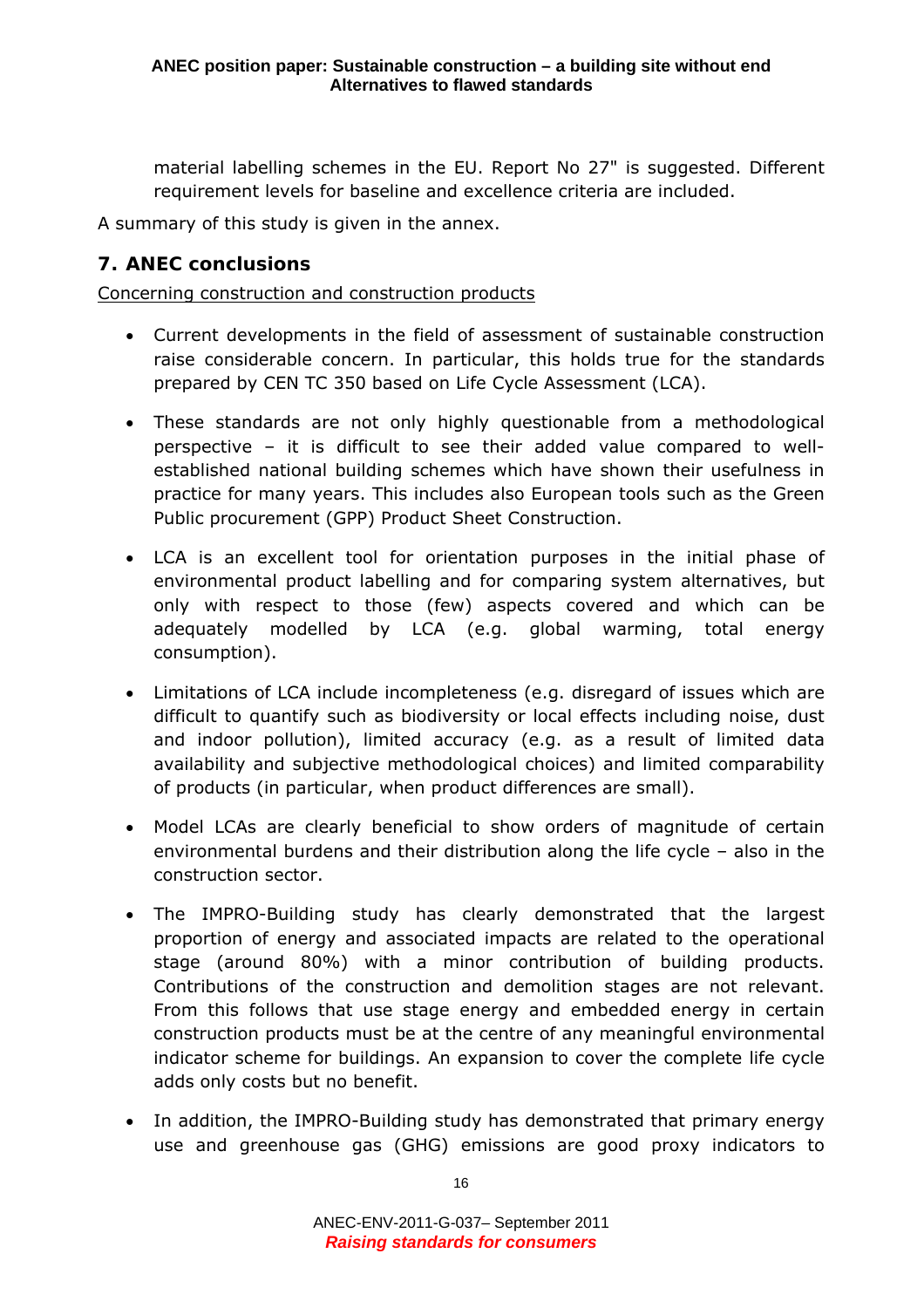assess the environmental performance of buildings. The use of indicators addressing acidification, eutrophication and photochemical ozone creation does not mean a more complete assessment but just express energy consumption in different ways. Several other CEN indicators are either questionable or redundant or simply superfluous (such as ozone depletion).

- Precise rules are needed to calculate environmental indicators for buildings and building products. CEN fails to provide such rules. Not even clear-cut rules for operational energy are offered. The principle is that anyone can do the calculations as he wants. Scenarii can be modelled in many different ways. Comparability is not given.
- The CEN approach for construction products contradicts the provisions of ISO 14025 on type III declarations. The basic concept of ISO is that product category rules are specific rules for products with equivalent functions. Construction products include a broad range of items with totally different functions.
- Type III environmental product declarations (EPDs) are an inadequate instrument for consumer information and possibly also unsuitable to assist purchasing decisions of other stakeholders in a similar situation (e.g. public procurement), as these kinds of EPDs do not allow for the identification of environmentally superior products lacking benchmarks, scales and letter/colour codes.
- Provisions for chemicals are entirely inadequate. Information obligations are even less demanding compared to REACH requirements. Indoor air emission information is purely optional and not even defined.
- The focus on quantitative indicators distracts from the fact that semiquantitative and qualitative indicators are often a better choice – e.g. to address noise and dust emissions of construction sites and end-of-life treatment.
- ANEC calls upon the Commission not to recognize the CEN standards by any means, not to financially support their elaboration and not to commission further work in this regard.
- The work on ecolabels for buildings or any other European building related specifications should not follow the flawed CEN approach but establish criteria based on the main approaches followed by the GPP Toolbox Construction and on national building assessment tools.
- Further harmonisation is required for the calculation of energy performance of buildings. As a first step a European method should be developed for the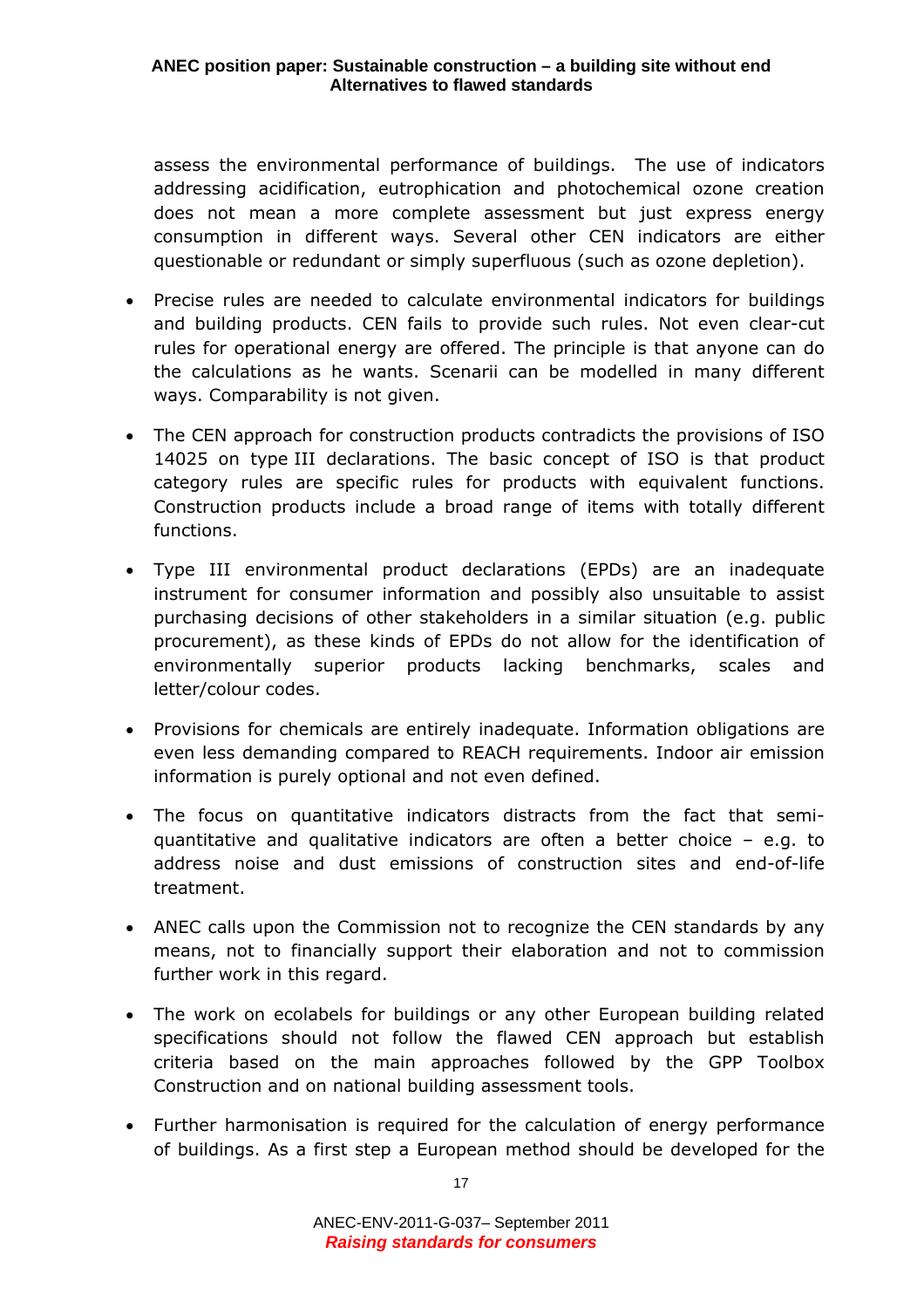purpose of ecolabelling (for buildings, but also for other labels which make use of building related requirements such as tourism) as well as for other rulemaking such as the Ecodesign Directive or EMAS sector reference documents.

- ANEC reiterates its call for a European Green Paper on sustainable construction and a debate on sustainability concepts involving a broad range of actors with the aim to establish a substantive approach and to align different activities in this area.
- The study of IBO commissioned by ANEC should be one of the basic documents for a European discussion.

#### Concerning LCA, EPD, Carbon Footprint and EU environmental product policy

We refer to the conclusions included in our summaries of the studies:

"Benchmarking and additional environmental information in the context of Type III environmental declarations", Force Technology, December 2007 (<http://www.anec.eu/attachments/ANEC-R&T-2008-ENV-003final.pdf>);

"Environmental product indicators and benchmarks in the context of environmental labels and declarations", Öko-Institut, December 2008 (<http://www.anec.eu/attachments/ANEC-R&T-2009-ENV-002final.pdf>) and

"Requirements on Consumer Information about Product Carbon Footprint", Öko-Institut, February 2010 ([http://www.anec.eu/attachments/ANEC-R&T-2010-ENV-](http://www.anec.eu/attachments/ANEC-R&T-2010-ENV-003final.pdf)[003final.pdf](http://www.anec.eu/attachments/ANEC-R&T-2010-ENV-003final.pdf)).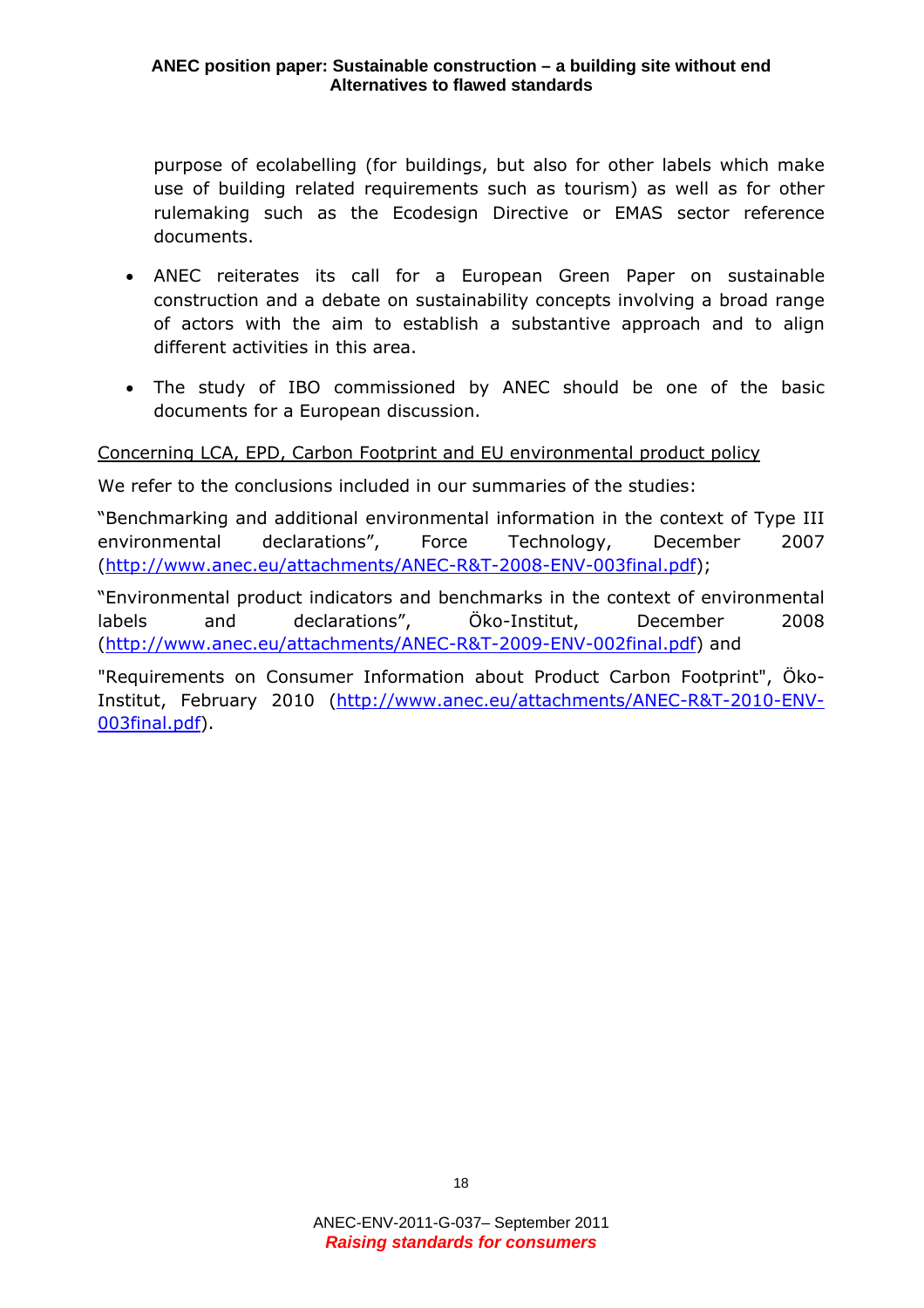# <span id="page-19-0"></span>**ANNEX Summary of ANEC study "Environmental and health related criteria for buildings[24](#page-19-1)" by IBO**

In order to be in a position to provide substantiated contributions in the on-going discussions on a comprehensive system for assessing the environmental and health related impacts of buildings, ANEC commissioned this study to the Austrian Institute of Healthy and Ecological Building (Österreichisches Institut für Baubiologie und Bauökologie, IBO). The study was completed in March 2011. Major goal was a solution for a useful concept from a consumers' perspective taking all relevant requirements into account using familiar information (e.g. NOx emission rather than acidification indicator for central heating burner). The existing initiatives and assessment methods were analysed, their advantages and disadvantages described and respective conclusions drawn. Moreover, a meaningful and Europewide applicable approach for addressing energy and  $CO<sub>2</sub>$  emissions and dangerous substances was proposed, the latter leading to an ambitious assessment scheme for indoor air quality.

# *Major findings of the study*

 $\overline{a}$ 

Following a selection process indicators were chosen by the contractor that led to the following categories for which an in-depth analysis was carried out:

## Energy and  $CO<sub>2</sub>$  Emissions with focus on the operation phase

Highly aggregated results such as  $CO<sub>2</sub>$  emissions or primary energy demand especially when summarized over the whole life cycle may lead to losses of important interim results and optimisation steps which are more relevant to target groups of building rating systems. Therefore, the following bottom-up approach is recommended:

a) Heating or – if more applicable for southern latitudes – cooling and heating energy demand

Rating of individual measures (like "reduction of heat loss parameters") shall be avoided due to the complexity of regional and local specifics and market availability of components. The heating and cooling energy demand of the building should be considered as one of the relevant assessment parameters instead.

Because of the variety of calculation methods within the EU member states and the various main indicators used for energy performance certificates, a more consistent method is required for an EU Eco-label of buildings. Two options are suggested:

referring either to EN ISO 13790 (in this case uniform calculation parameters have to be defined where national adaptations are allowed in principle to

<span id="page-19-1"></span><sup>&</sup>lt;sup>24</sup> The full study can be accessed on the ANEC website : [http://www.anec.eu/attachments/ANEC](http://www.anec.eu/attachments/ANEC-R&T-2011-ENV-001Final.pdf)-R&T-2011-ENV‐[001Final.pdf](http://www.anec.eu/attachments/ANEC-R&T-2011-ENV-001Final.pdf)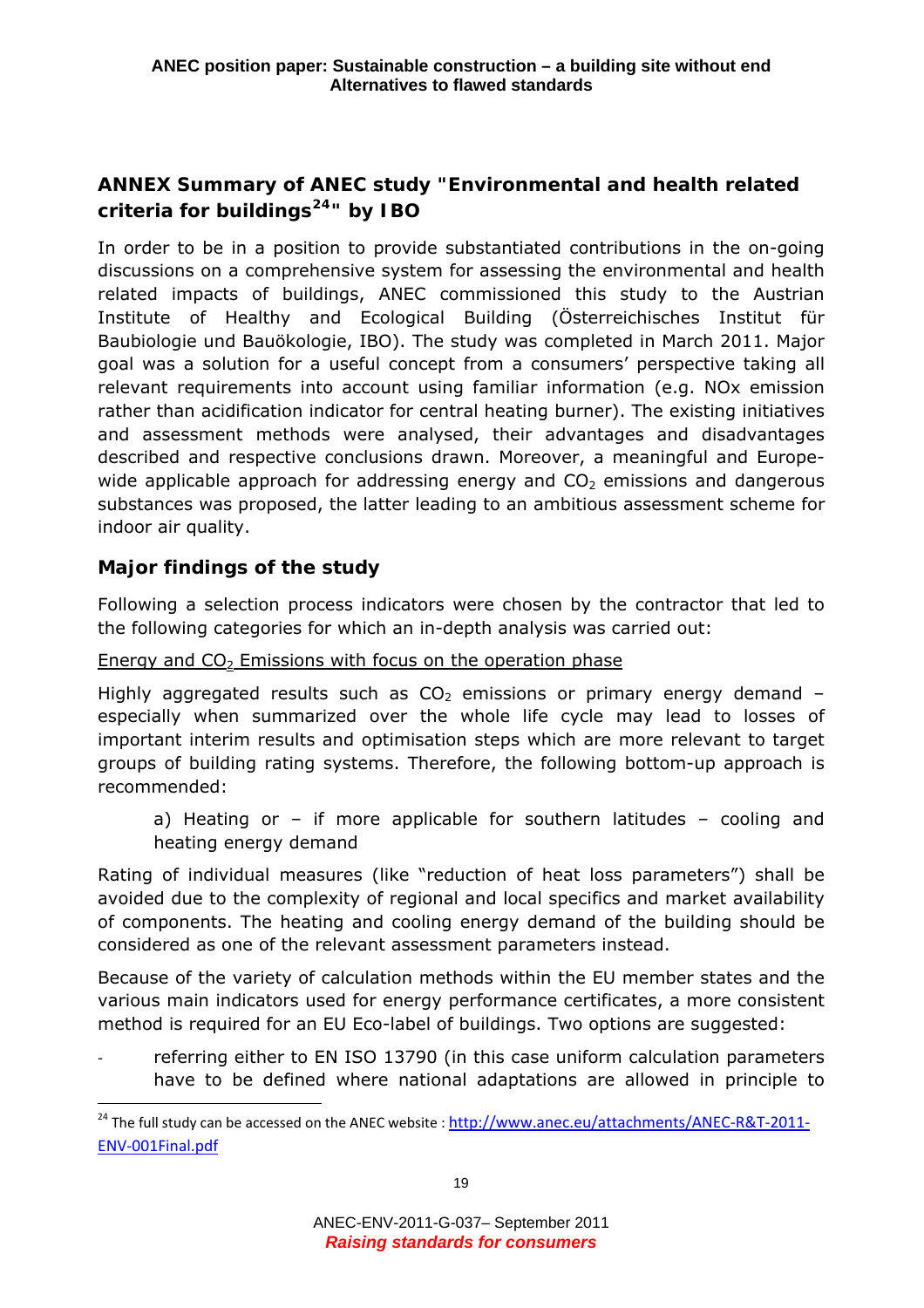guarantee the comparability of calculated figures for an EU-wide labelling of buildings) or

referring to the PHPP calculation method (Passive House Planning Package 2007) following the guidelines of the Passive House Institute Darmstadt.

Defining benchmarks for rating, an EU-wide Eco-label must not neglect regional climate conditions (heating/cooling degree days, solar radiation, etc.). A differentiation into at least three zones (cold, moderate and warm climate zones) within Europe is recommended.

## b) Delivered energy (including efficiency of HVAC systems)

The delivered energy for each energy carrier should be part of any consumeroriented assessment system (rated in both absolute figures and in comparison to similar building services to be able to assess the energy efficiency of the system(s) installed). The delivered energy (defined as the final energy demand lowered by the gains of (solar) plants on the building site) is of significant relevance for the prospective buyer or tenant of a building or building unit. Energy costs are based on the delivered energy (to the building or building unit) including losses and gains of all HVAC systems installed (calculation is based on standardised conditions for user behaviour and climate and usually includes all energy services).

## c) Primary energy demand

Delivered energy is an appropriate informative parameter for consumers but not sufficient as ecological key indicator for the whole energy consumption of the building sector. Important relevant energy generation processes are excluded from consideration. Energy scarcity and the upstream processes to generate energy delivered to the final consumer cannot be neglected. Therefore, it is necessary to include primary energy into a comprehensive building assessment method. Additionally, the authors recommend to rate renewable and non-renewable energy consumption separately, since availability and renewability of resources is an important ecological aspect. This can be done by rating the primary energy demand of non-renewable resources or by assessing both the total primary energy demand and the share of renewable resources.

# d)  $CO<sub>2</sub>$  Emissions (restricted to the operational phase)

Apart from causing emissions of pollutants such as SOx, NOx and particulate matter, energy generation and supply is one of the main sources of carbon-dioxide emissions thus contributing to man-induced greenhouse effect. Apart from industry production processes and transport, buildings are the main consumers of energy.  $CO<sub>2</sub>$  based assessments of buildings will be inevitable in future taking into consideration the European environmental policy.

Not all member states have already implemented a  $CO<sub>2</sub>$  calculation method. In this case the primary energy demand is acceptable as key indicator in order not to cause extra calculation expense. Where CO2 indicators are already implemented it

20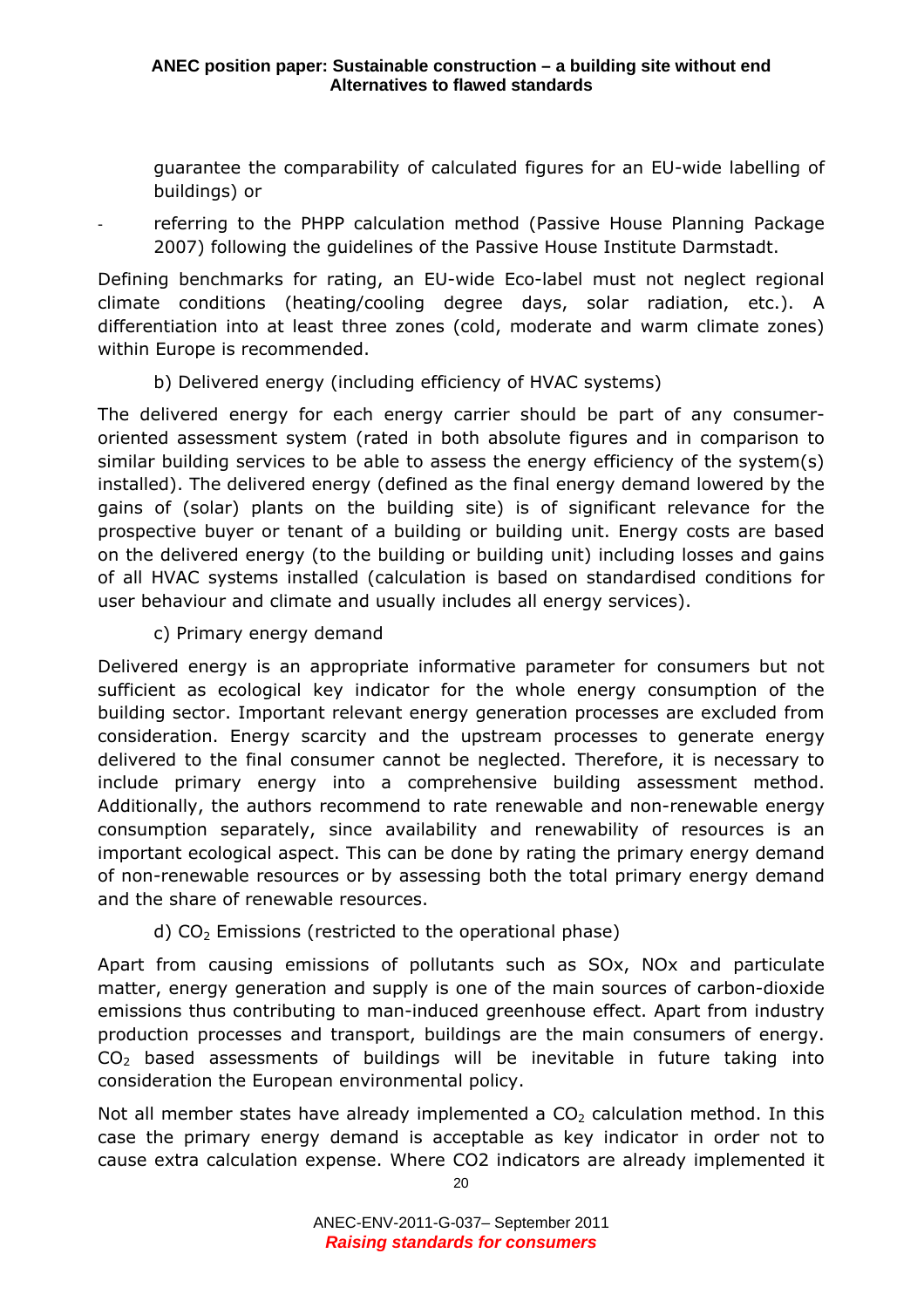is recommended to add a rating for the  $CO<sub>2</sub>$  emissions for assessing the efficiency of climate protection measures in the building sector.

e) NOx emissions, Particulate Matter (restricted to the operational phase)

Minimum requirements for the NOx and Particulate Matter emissions of the heating systems in regular operation shall be given in an EU-wide Eco-label for buildings.

#### Recommendations for the use of LCA in building assessment systems

Based on results of recent studies, such as IMPRO, the contractor recommends the following implementation of LCA in building assessment tools:

Primary energy use and greenhouse gas (GHG) emissions are good proxy indicators to assess the environmental performance of the buildings. The gain in information by taking other LCA-indicators in account is questionable, whereas leaving them out saves oneself the question of weighting the indicators.

It is recommended considering the use phase and the manufacturing of the construction materials (cradle to gate). The construction operation can be neglected. Traffic-related energy consumption to and from site can be more effectively optimised by qualitative indicators (e.g. requiring the use of low-emitting vehicles with efficient diesel consumption). The improvement options for disposal processes could be expressed much better with the help of qualitative indicators. All considered life-cycle stages of the building should be regarded separately.

The replacement of materials within the building life cycle should be taken into account.

The following constructions shall be taken into account: exterior walls, the basement, floors/ceilings, interior walls, roof and windows. Interior and exterior doors, paintings, adhesives, screws and other auxiliary materials can be neglected or roughly estimated.

Calculations can be made on the basis of (agreed) generic data. Methodological conventions (e.g. which energy mix to be used) must be established at the regulatory level in Europe. Standardisation should not be considered as sufficient to this end.

It is strongly recommended to focus on different instruments, such as environmental impact assessment, chemical risk assessment etc. for measuring the non-LCA-indicators. There is no need to restrict the environmental assessment to mathematical operationalisation of environmental mechanism as it is practised by CEN/TC 350 at the moment.

Benchmarks could be set on national level e.g. based on a range of assessed buildings or on political targets.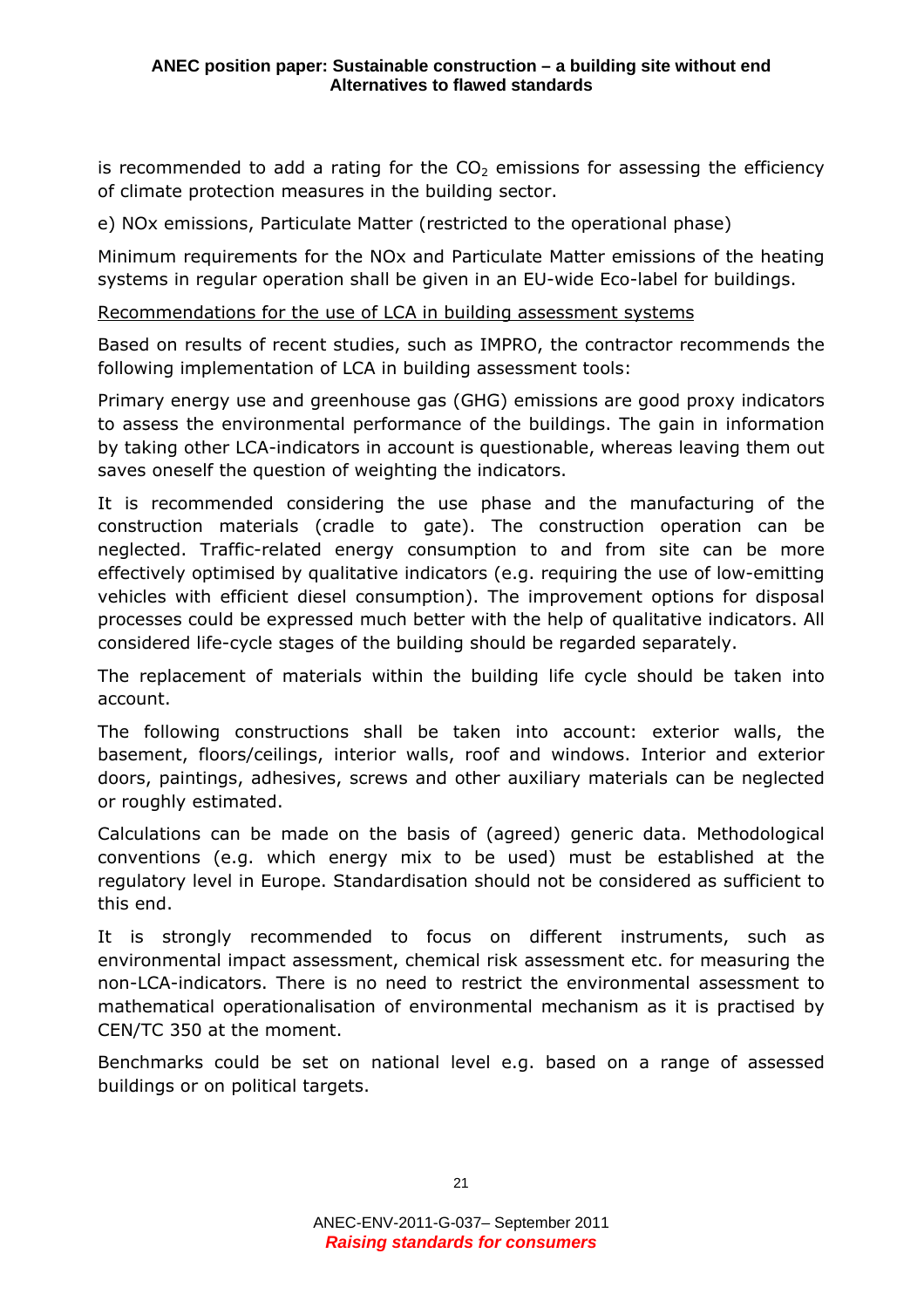## **Daylighting**

Daylighting and lighting related issues are recognized as relevant comfort and health topics in most of the analysed building assessment systems for residential buildings.

Daylight factor is the only indicator common to almost all systems and requirements can be defined either as point or average daylight factor(s) (for relevant rooms of dwellings) or averaged over the whole (or a defined percentage of the) net floor area of a building. Optimisation strategies are more effective if rooms/dwelling units are considered separately and the overall rating is based on an arithmetical mean value of single scores of all dwelling units. Net floor area based ratings consider all rooms independently of their functions and daylight requirements ignoring the fact that darker zones are acceptable for retreat areas, corridors, bathrooms, etc.

Daylight has to be complemented by an indicator assessing the daylight availability on site considering latitude, orientation and access to direct sunlight. Sun-drenched rooms are one of the most important purchasing criteria for consumers. Access to direct sunlight in dwelling units can be evaluated by parameters such as sun hours per day especially in wintertime (at low positions of the sun). By this means, criteria like "views out" and "direct sky light" are automatically fulfilled.

As for northern latitudes the optimization potential for winter sun is limited, it is recommended to define regional benchmarks adapted to country-specific conditions.

Glare control (for balanced luminance distribution in the visual field) is of greater significance for office buildings, rooms with workstations, schools, etc. and need not generally to be integrated in an indicator-catalogue tailored for residential buildings (apart from mixed use or southern European countries with higher solar radiation).

Lighting control is not considered to be an important indicator for residential buildings.

## Construction Site Management

Construction site activities are responsible for environmental impacts especially at a local level (e.g. soil erosion, soil contamination, loss of biodiversity, air pollution, waste) and nuisances such as dust and noise (caused by traffic from and to the building site, construction machines, etc.).

The analysis of different building assessment systems shows two different approaches in defining criteria to minimise these effects:

Process-oriented ratings (i. e. existence of Quality Management Systems, experience of designers in waste reduction, implementation of Environmental Management Systems or other certification schemes by constructors). These